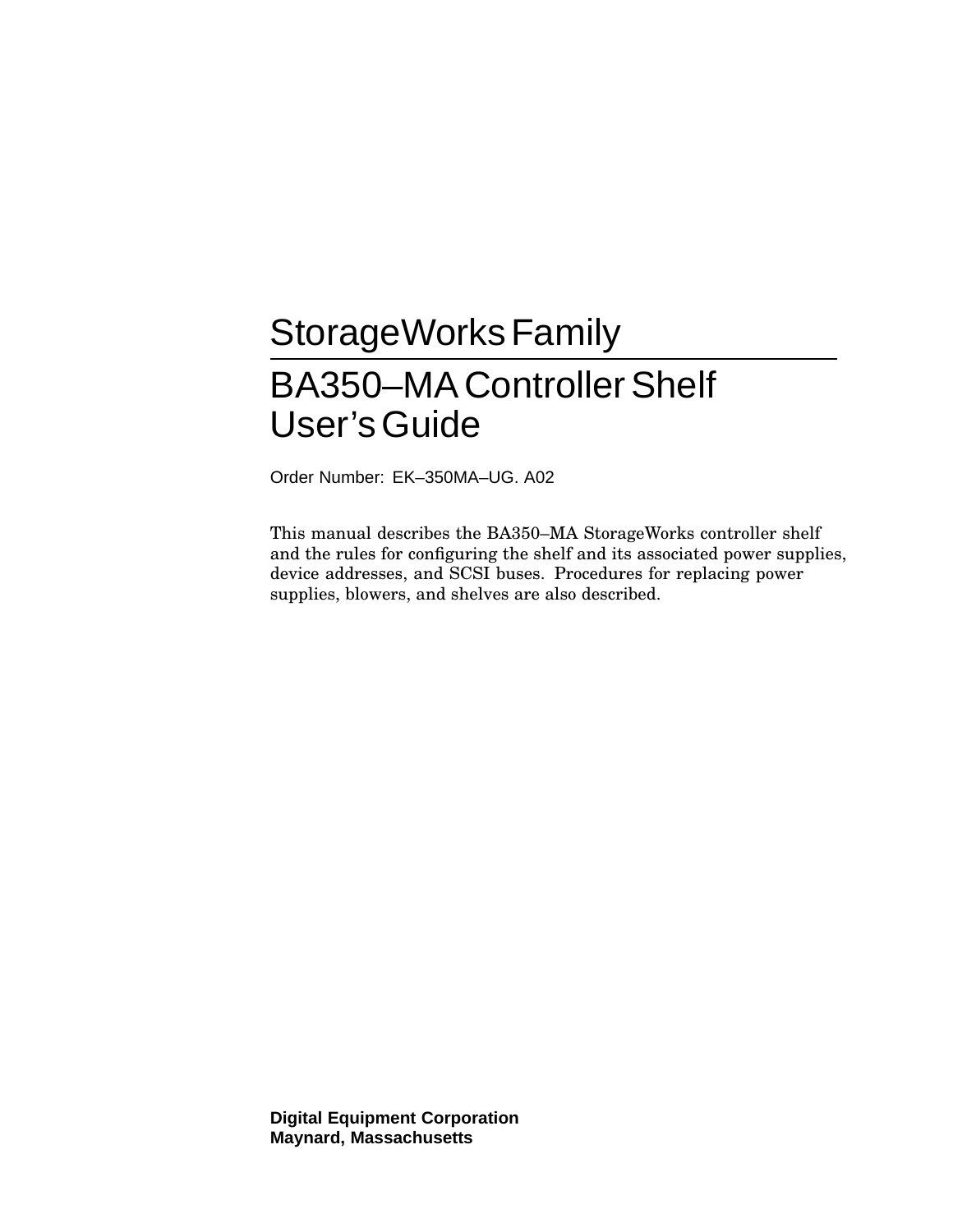#### **July 1993**

While Digital believes the information included in this publication is correct as of the date of publication, it is subject to change without notice.

Digital Equipment Corporation makes no representations that the interconnection of its products in the manner described in this document will not infringe existing or future patent rights, nor do the descriptions contained in this document imply the granting of licenses to make, use, or sell equipment or software in accordance with the description.

© Digital Equipment Corporation 1992, 1993. All Rights Reserved. Printed in the United States of America.

**NOTE:** This equipment generates, uses, and may emit radio frequency energy. The equipment has been type tested and found to comply with the limits for a Class A digital device pursuant to Part 15 of the FCC rules. These limits are designed to provide reasonable protection against harmful interference in a residential installation.

Any changes or modifications made to this equipment may void the user's authority to operate the equipment.

Operation of this equipment in a residential area may cause interference in which case the user at his own expense will be required to take whatever measures may be required to correct the interference.

DEC, RZ, StorageWorks, and the DIGITAL logo are trademarks of Digital Equipment Corporation.

The postpaid READER'S COMMENTS card requests the user's critical evaluation to assist in preparing future documentation.

This document was prepared using VAX DOCUMENT, Version 2.1.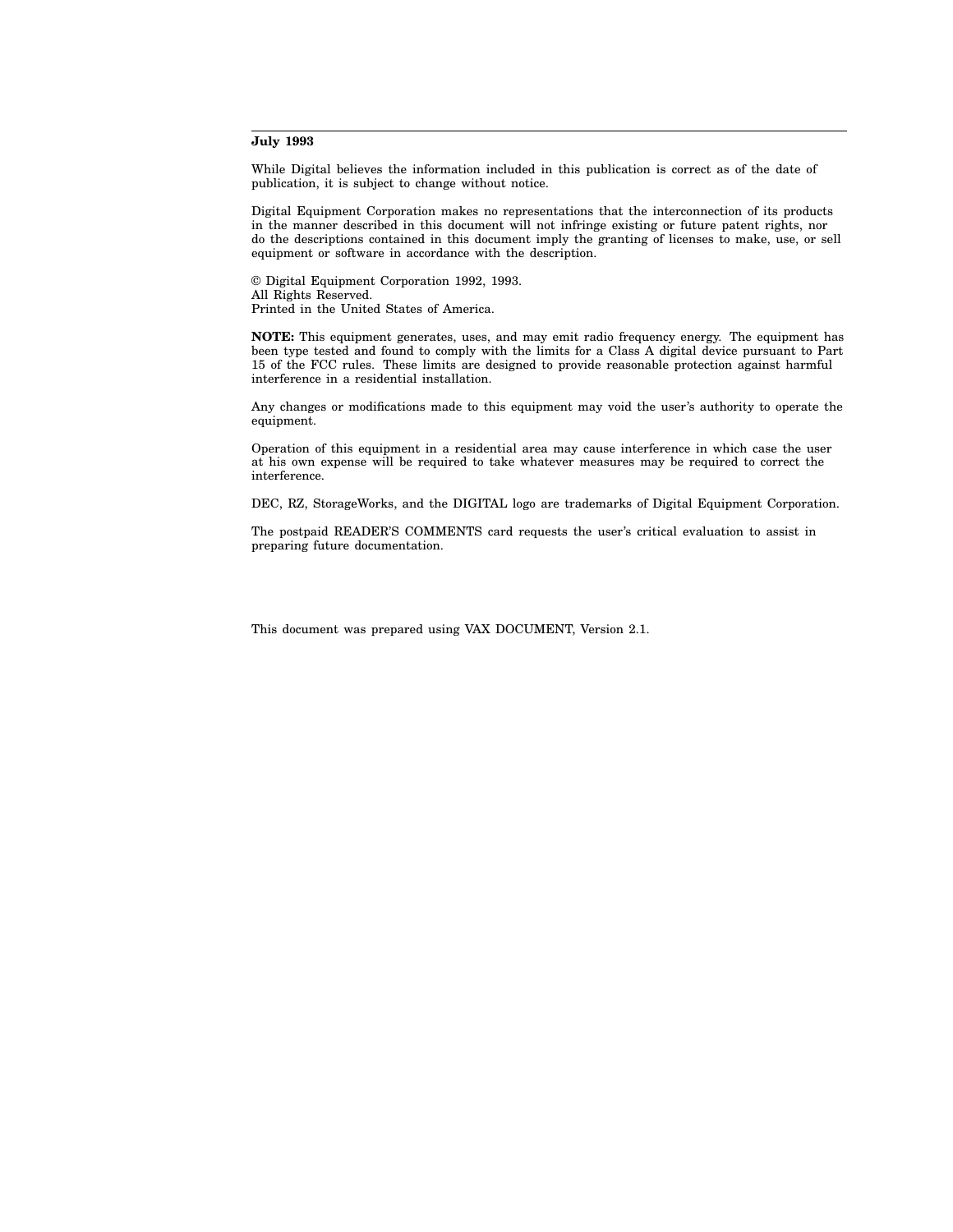# **Contents**

|              |                                                              |                                                                                                                                                                                                                     | $\mathsf{V}$                                                                          |
|--------------|--------------------------------------------------------------|---------------------------------------------------------------------------------------------------------------------------------------------------------------------------------------------------------------------|---------------------------------------------------------------------------------------|
|              |                                                              |                                                                                                                                                                                                                     | ix                                                                                    |
| 1            |                                                              | Introducing the BA350-MA StorageWorks Controller Shelf                                                                                                                                                              |                                                                                       |
|              | 1.1<br>1.2                                                   | BA350–MA Controller Shelf Products                                                                                                                                                                                  | $1 - 1$<br>$1 - 4$                                                                    |
| $\mathbf{2}$ |                                                              | <b>Configuration Rules</b>                                                                                                                                                                                          |                                                                                       |
|              | 2.1<br>2.2<br>2.3                                            |                                                                                                                                                                                                                     | $2 - 1$<br>$2 - 1$<br>$2 - 2$                                                         |
| 3            |                                                              | <b>SCSI Bus Configurations</b>                                                                                                                                                                                      |                                                                                       |
|              | 3.1<br>3.2<br>3.3<br>3.4<br>3.4.1<br>3.4.2<br>3.4.3<br>3.4.4 | Calculating the SCSI Bus Length for a Single SBB Shelf<br>Calculating the SCSI Bus Length for Multiple SBB Shelves<br>3½-Inch SBB SCSI Bus Configurations<br>$6x1$ to $6x3$ $3\frac{1}{2}$ -Inch Bus Configurations | $3 - 1$<br>$3 - 2$<br>$3 - 2$<br>$3 - 4$<br>$3 - 5$<br>$3 - 6$<br>$3 - 8$<br>$3 - 10$ |
| 4            |                                                              | <b>Replacement Procedures</b>                                                                                                                                                                                       |                                                                                       |
|              | 4.1<br>4.2<br>4.3<br>4.3.1<br>4.3.2                          | Replacing a StorageWorks Shelf                                                                                                                                                                                      | $4 - 2$<br>$4 - 4$<br>$4 - 6$<br>$4 - 6$<br>$4 - 6$                                   |

# **Glossary**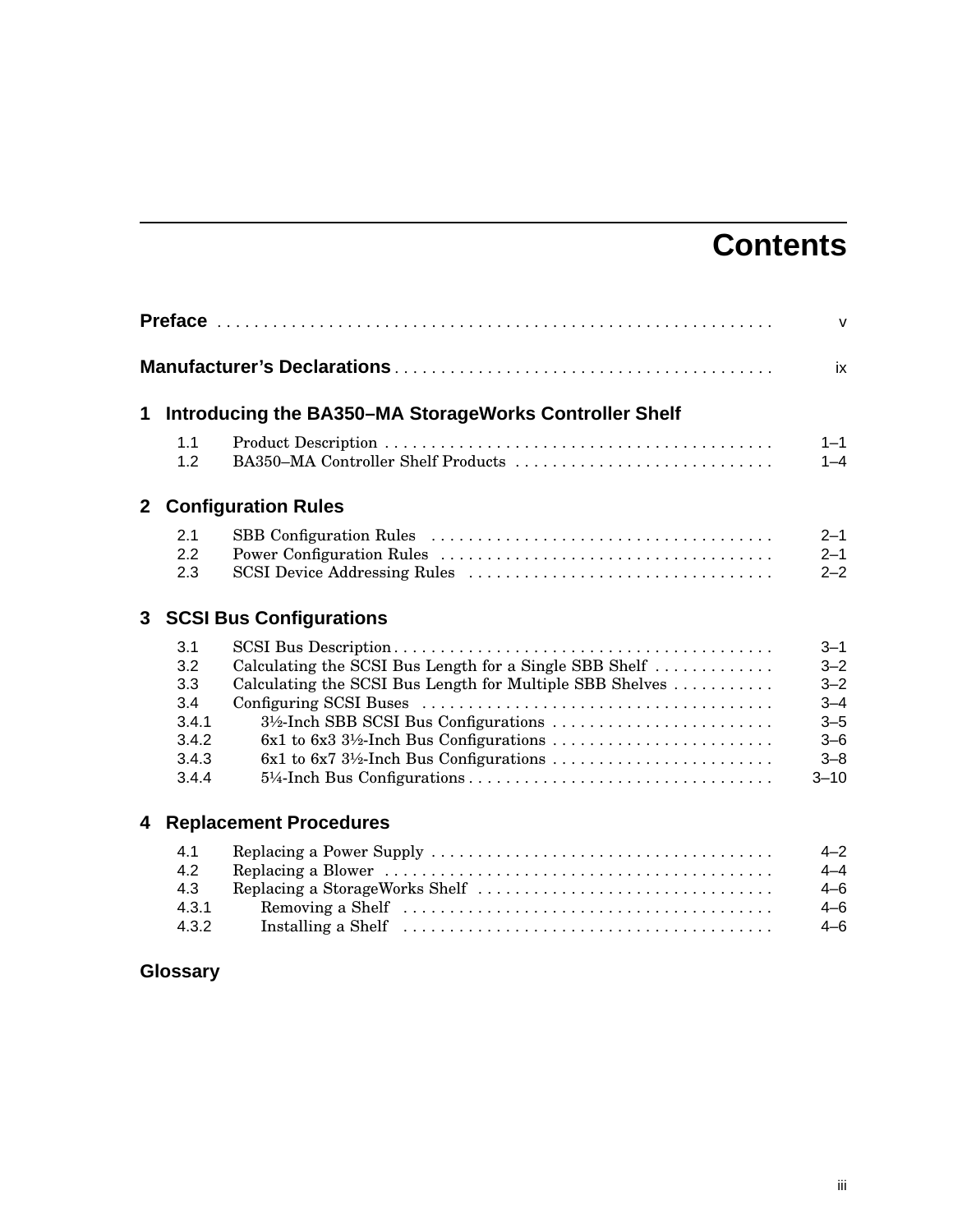## **Index**

# **Figures**

| $1 - 1$ | BA350–MA StorageWorks Controller Shelf     | $1 - 1$  |
|---------|--------------------------------------------|----------|
| $1 - 2$ |                                            | $1 - 2$  |
| $1 - 3$ |                                            | $1 - 3$  |
| $2 - 1$ | BA350 MA Controller Shelf Device Addresses | $2 - 2$  |
| $3 - 1$ |                                            | $3 - 7$  |
| $3 - 2$ |                                            | $3 - 9$  |
| $3 - 3$ |                                            | $3 - 11$ |
| $4 - 1$ |                                            | $4 - 3$  |
| $4 - 2$ |                                            | $4 - 5$  |

## **Tables**

| $\mathbf{1}$ | StorageWorks Related Documentation                 | vi      |
|--------------|----------------------------------------------------|---------|
| $1 - 1$      | BA350–MA StorageWorks Controller Shelf Products    | $1 - 4$ |
| $3 - 1$      |                                                    | $-2$    |
| $3 - 2$      | BA350–MA Controller Shelf System SCSI Bus Segments | $3 - 3$ |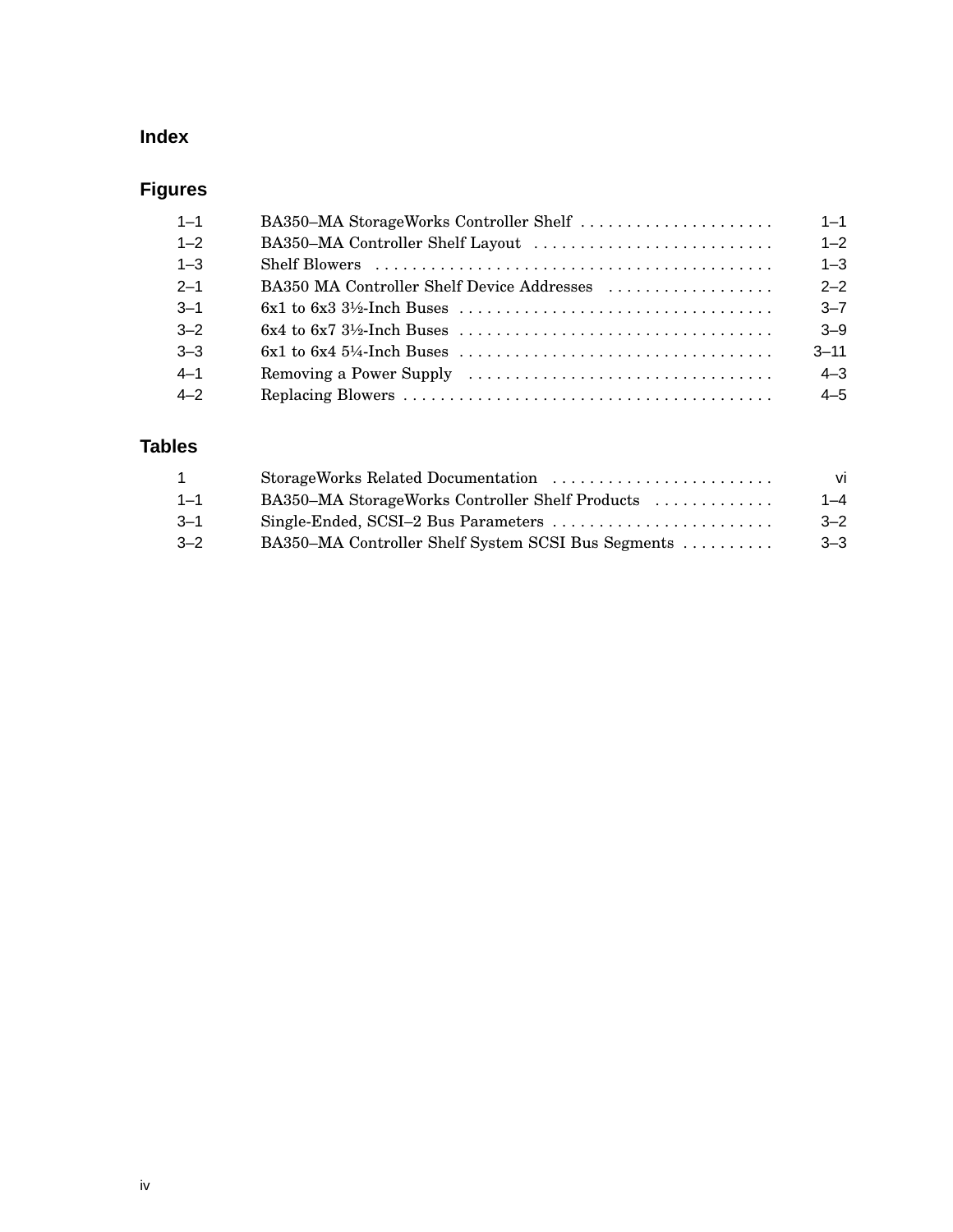# **Preface**

The *StorageWorks Family BA350–MA Controller Shelf User's Guide* describes the procedures for configuring, installing, and replacing the BA350–MA controller shelf and its components.

## **Intended Audience**

This manual is intended for use by personnel who will be configuring, using, or replacing the BA350–MA StorageWorks™ controller shelves.

**Note**

Shelf installation procedures are cabinet specific and are not included in this manual.

## **Structure**

This manual is organized as follows:

| Chapter 1 | Describes the BA350–MA Storage Works controller shelf to include<br>physical characteristics, layout, components, and StorageWorks<br>products.         |
|-----------|---------------------------------------------------------------------------------------------------------------------------------------------------------|
| Chapter 2 | Describes the rules for configuring a BA350–MA controller shelf<br>with an HSJ40 installed.                                                             |
| Chapter 3 | Describes the shelf-specific SCSI buses, to include calculating bus<br>length, positioning terminators and jumpers, and determining<br>device location. |
| Chapter 4 | Describes the procedures for replacing the Storage Works power<br>supplies, blowers, and shelves.                                                       |
| Glossary  | Contains definitions of BA350–MA controller shelf terms.                                                                                                |
| Index     | Provides a cross-reference to major topics.                                                                                                             |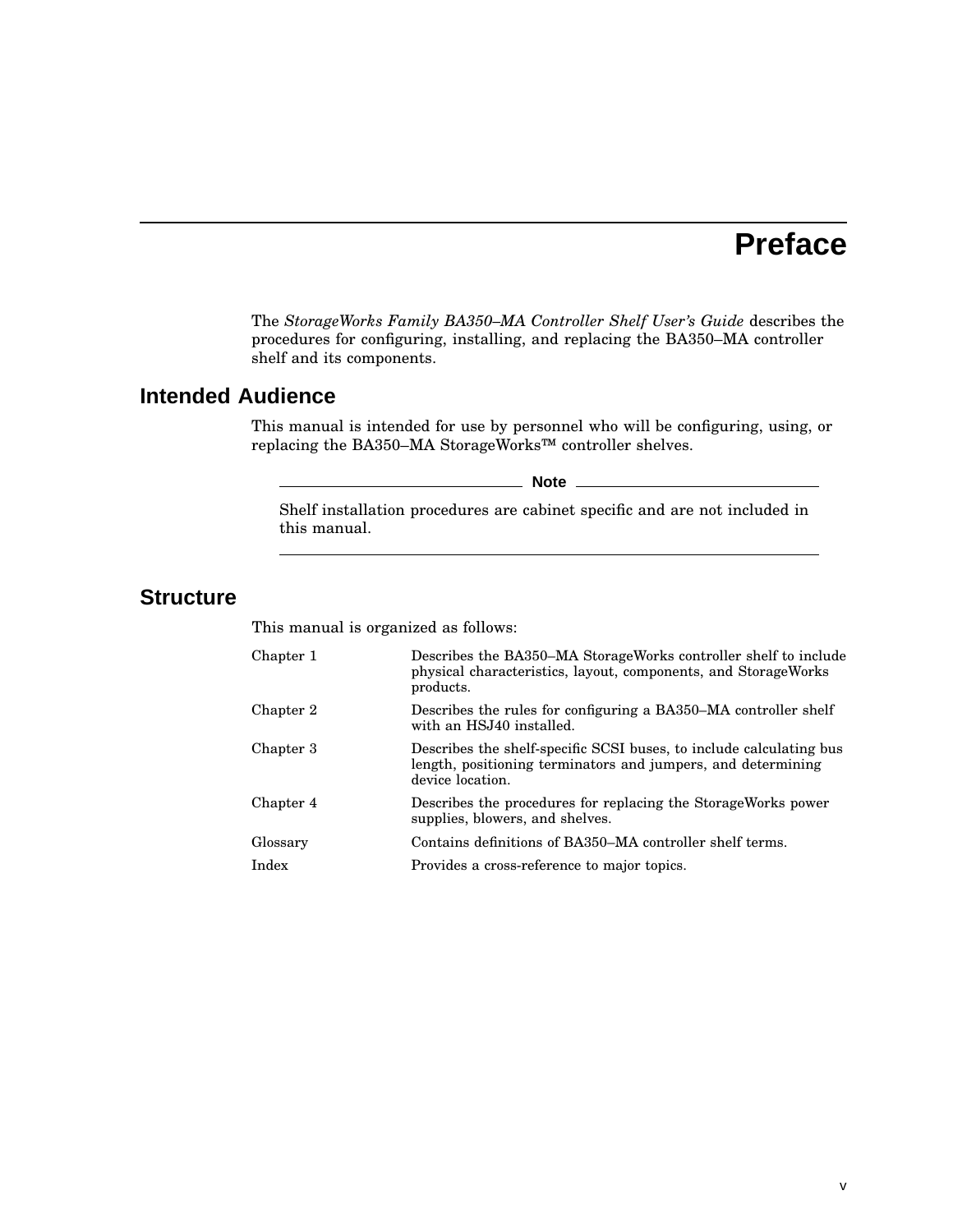## **Related Documents**

Table 1 lists the StorageWorks related *user* documents organized by use, system, or product.

| <b>Document Title</b>                                                                       | <b>Order Number</b> |
|---------------------------------------------------------------------------------------------|---------------------|
| <b>StorageWorks Primary Publicationst</b>                                                   |                     |
| StorageWorks Family Configuration Guide                                                     | $EK-BA350-CG$       |
| StorageWorks Family User's Guide‡                                                           | EK-BA350-UG         |
| StorageWorks Family StorageWorks Building Blocks User's Guide                               | EK-SBB35-UG         |
| StorageWorks RAID Array 110 Subsystem                                                       |                     |
| BA350-EA Modular Storage Shelf User's Guide                                                 | $EK-350EA-UG$       |
| BA35X-VA Vertical Mounting Kit User's Guide                                                 | $EK-350SV-UG$       |
| <b>DEC RAID Utilities User's Guide</b>                                                      | <b>EK-DECRA-UG</b>  |
| StorageWorks RAID Array 110 Subsystem User's Guide                                          | EK-SZ200-UG         |
| <b>StorageWorks Array Controller 140-Series</b>                                             |                     |
| StorageWorks Array Controller HS Family of Array Controllers<br>User's Guide                | <b>EK-HSFAM-UG</b>  |
| StorageWorks BA350–MA Controller Shelf User's Guide                                         | EK-350MA-UG         |
| DECraid+ Rackmount Storage Subsystem                                                        |                     |
| <b>HSC Intelligent I/O Servers</b>                                                          |                     |
| <b>HSC</b> Controller User's Guide                                                          | AA-PFSQA-TK         |
| <b>HSC</b> Controller Installation Manual                                                   | EK-HSCMN-IN         |
| <b>StorageWorks Enclosures</b>                                                              |                     |
| BA35X-VA Vertical Mounting Kit User's Guide                                                 | EK-350SV-UG         |
| StorageWorks Family Desktop Expansion Unit User's Guide                                     | EK-BA353-UG         |
| StorageWorks Metric Shelf Bracket Kit Installation Guide                                    | $EK-35XRD-IG$       |
| StorageWorks RETMA Shelf Rail Kit Installation Guide                                        | $EK-35XRB-IG$       |
| StorageWorks SW500-Series Data Center Cabinet Installation and<br>User's Guide              | EK-SW500-IG         |
| StorageWorks SW800-Series Data Center Cabinet Cable<br>Distribution Unit Installation Guide | <b>EK-SWCDU-IS</b>  |
| StorageWorks SW800-Series Data Center Cabinet Installation and<br>User's Guide              | $EK$ -SW800-IG      |

#### **Table 1 StorageWorks Related Documentation**

**Legend:**<br>†—Provided with each system<br>‡—Includes BA350–SA SBB shelf user's guide<br>§—Available from Digital Account Representative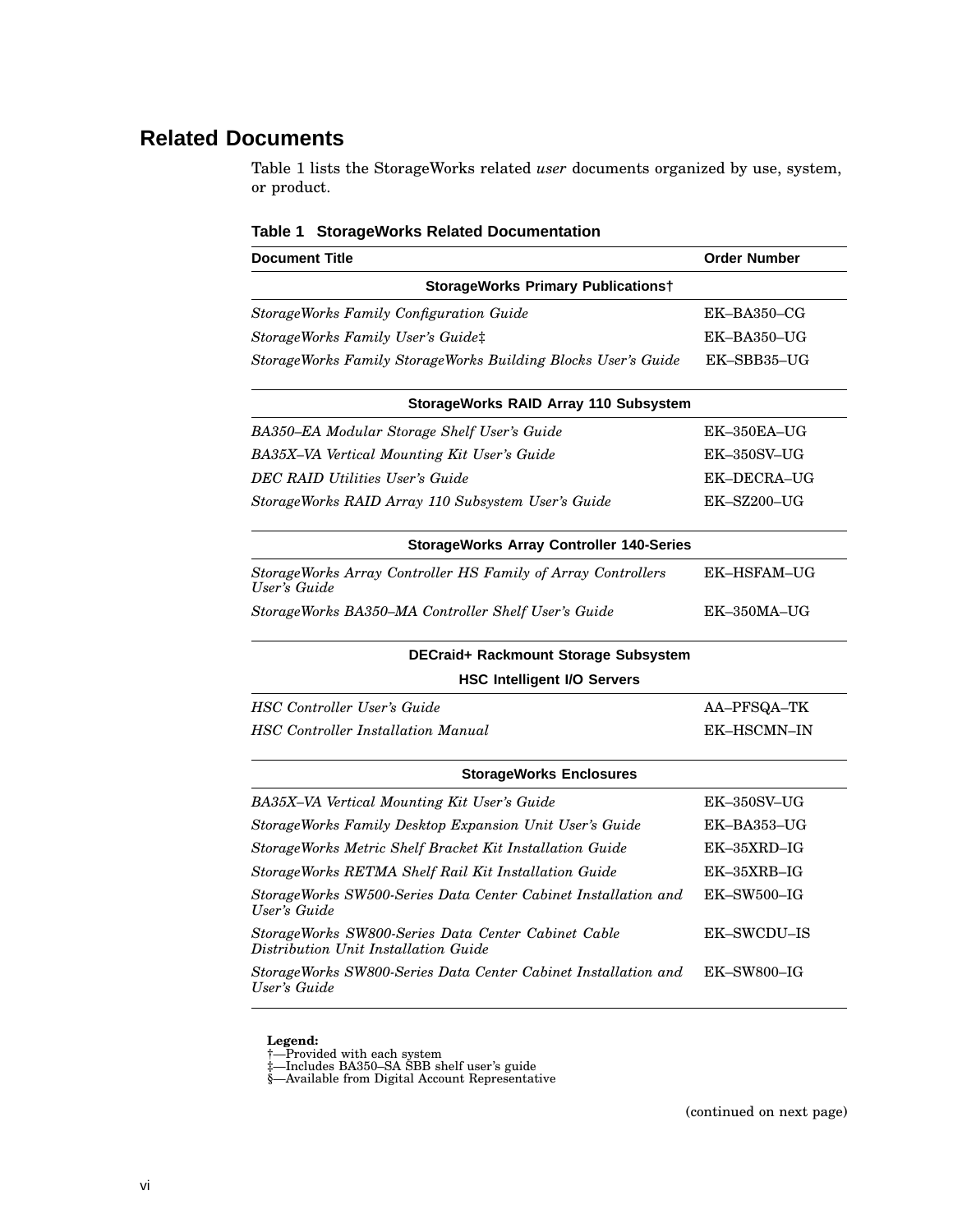| <b>Document Title</b>                                                     | <b>Order Number</b> |
|---------------------------------------------------------------------------|---------------------|
| Alpha AXP DEC 7000 and DEC 1000 Systems                                   |                     |
| BA350-LA Modular Storage Shelf User's Guide                               | EK-350LA-UG         |
| BA655 SCSI Disk and Tape PIU Installation Guide                           | EK-BA655-IN         |
| <b>Storage Devices</b>                                                    |                     |
| Installation Notice–RZ73 Bus Termination and Jumper<br>Installation Guide | EK-RZ73X-IS         |
| RRD42 Disk Drive Owner's Manual                                           | EK-RRD42-OM         |
| RZ Series Disk Drive Installation Guide                                   | EK-DRZ01-IG         |
| RZ Series Disk Drive Reference Manual                                     | EK-RZXXD-RM         |
| RZ24 Hard Disk Drive Installation Guide                                   | $EK-RZ24I-IS$       |
| RZ26B Disk Drive Installation Guide                                       | EK-RZ26B-IN         |
| RZ2x Hard Disk Drive Upgrade Installation Instructions                    | EK-RZ2XH-UG         |
| RZ2x Series Drive Bracket Installation Sheet                              | EK-RZ2XD-UG         |
| TLZ06 Cassette Tape Drive Installation Guide                              | <b>EK-STEXP-AD</b>  |
| TLZ06 Cassette Tape Drive Owner's Manual                                  | EK-TLZ06-OM         |
| TZ30 Cartridge Tape Drive Operator's Manual                               | EK-OTZ30-OM         |
| TZ30 Cartridge Tape Drive Reference Card                                  | EK-OTZ30-RC         |
| TZ30 Cartridge Tape Drive Technical Manual                                | EK-OTZ30-TM         |
| <b>General Reference Publications</b>                                     |                     |
| Digital Systems and Options Catalog§                                      |                     |
| Small Computer System Interface, An Overview                              | EK-SCSIS-OV         |
| Small Computer System Interface, A Developer's Guide                      | EK-SCSIS-DK         |

|  | Table 1 (Cont.) StorageWorks Related Documentation |  |  |
|--|----------------------------------------------------|--|--|
|--|----------------------------------------------------|--|--|

**Legend:**<br>†—Provided with each system<br>‡—Includes BA350–SA SBB shelf user's guide<br>§—Available from Digital Account Representative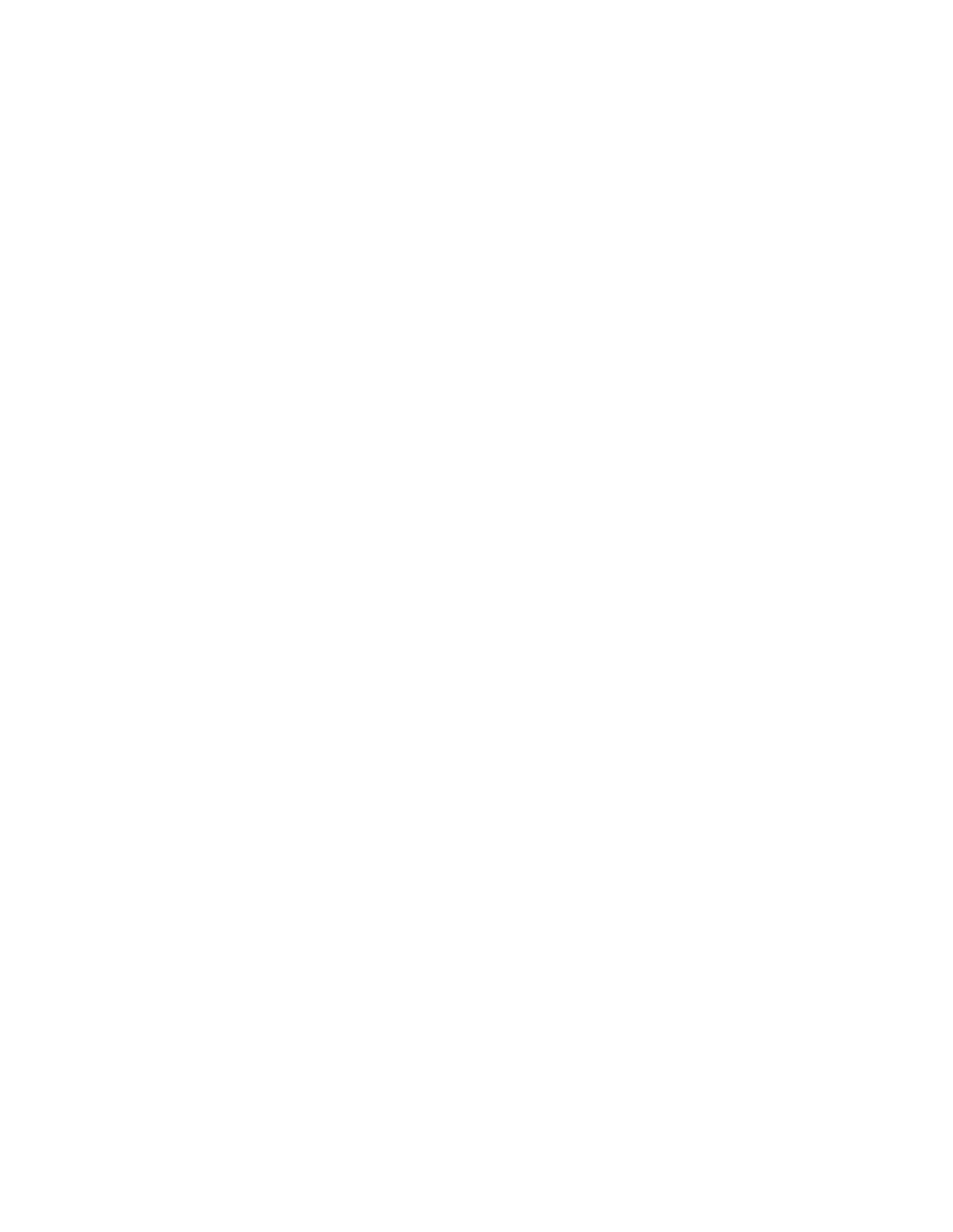# **Manufacturer's Declarations**

The following comments are applicable to the StorageWorks product line:

**CAUTION**

This is a class A product. In a domestic environment, this product may cause radio interference, in which case the user may be required to take adequate measures.

**ACHTUNG !**

Dieses ist ein Gerät der Funkstörgrenzwertklasse A. In Wohnbereichen können bei Betrieb dieses Gerätes Rundfunkstörungen auftreten, in welchen Fällen die Benutzer für entsprechende Gegenmaßnahmen verantwortlich sind.

#### **ATTENTION !**

Ceci est un produit de Classe A. Dans un environment domestique, ce produit risque de créer des interférences radiélectriques, il appartiendra alors à l´utilisateur de prendre les mesures spécifiques appropriées.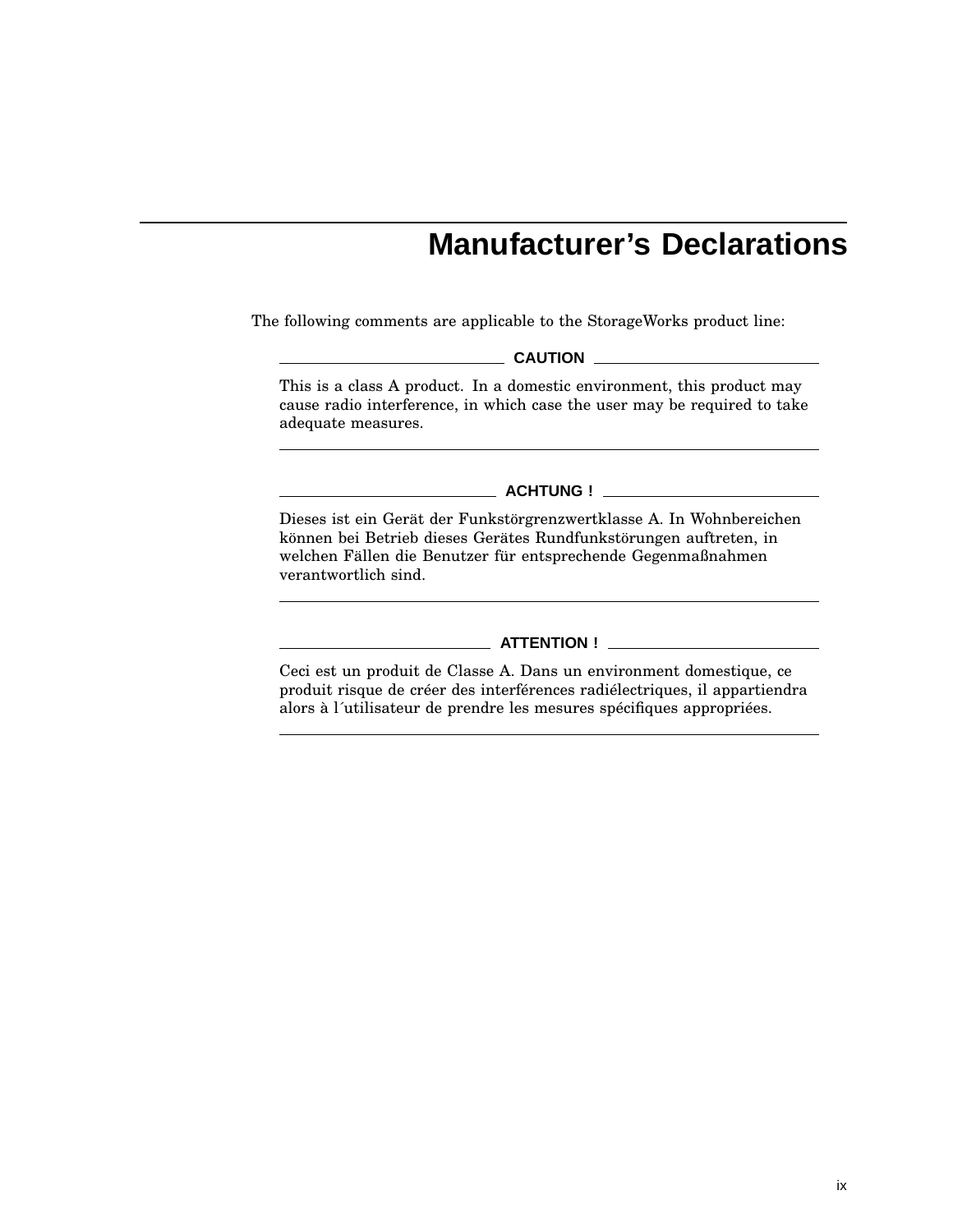## **Acoustic Noise Declaration**

|                                                                                                                             | <b>Sound Power Level</b><br>$L_{WAd}$ , B‡ |         | <b>Sound Pressure Level</b><br>$L_{pA m}$ , dBA<br>(Bystander Positions) |         |
|-----------------------------------------------------------------------------------------------------------------------------|--------------------------------------------|---------|--------------------------------------------------------------------------|---------|
| Product†                                                                                                                    | Idle                                       | Operate | Idle                                                                     | Operate |
| BA350-MA Controller Shelf                                                                                                   | 5.8                                        | 5.8     | 41                                                                       | 41      |
| Deskside Expansion Enclosure at the Side of the Desk                                                                        |                                            |         |                                                                          |         |
| BA350–MA Controller Shelf                                                                                                   | 5.7                                        | 5.7     | 40                                                                       | 40      |
|                                                                                                                             | <b>Sound Power Level</b><br>$L_{WAd}$ , B‡ |         | <b>Sound Pressure Level</b><br>$L_{nAm}$ , dBA<br>(Operator Positions)   |         |
| Product <sup>+</sup>                                                                                                        | Idle                                       | Operate | Idle                                                                     | Operate |
| Deskside Expansion Enclosure at the Side of the Desk                                                                        |                                            |         |                                                                          |         |
| BA350-MA Controller Shelf                                                                                                   | 5.7                                        | 5.7     | 37                                                                       | 37      |
| Deskside Expansion Enclosure on Top of the Desk                                                                             |                                            |         |                                                                          |         |
| BA350–MA Controller Shelf                                                                                                   | 5.7                                        | 5.7     | 48                                                                       | 48      |
| † Current values for specific configurations are available from Digital Account Representatives.<br>$\ddagger$ 1 B = 10 dBA |                                            |         |                                                                          |         |

# **Acoustics - Preliminary Declared Values per ISO 9296 and ISO 7779**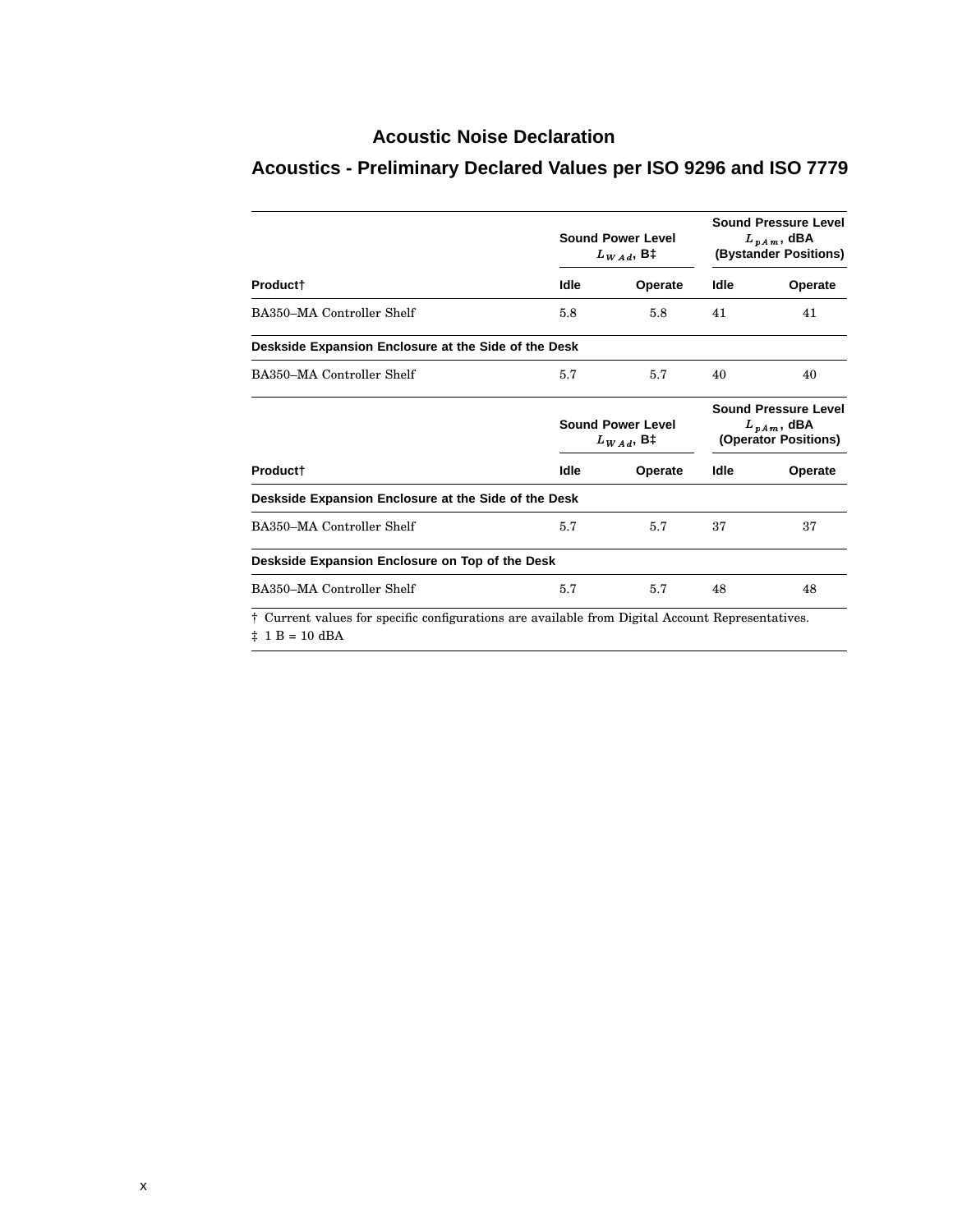### **Schallemissionswerte - Vorläufige Werteangaben nach ISO 9296 und ISO 7779/DIN EN27779**

|                                                                                                                                         | Schalleistungspegel<br>$L_{WAd}$ , B‡ | Schalldruckpegel<br>$L_{\nu Am}$ , dBA<br>(Beistehende Position) |          |                                                            |  |
|-----------------------------------------------------------------------------------------------------------------------------------------|---------------------------------------|------------------------------------------------------------------|----------|------------------------------------------------------------|--|
| Gerät†                                                                                                                                  | Leerlauf                              | <b>Betrieb</b>                                                   | Leerlauf | <b>Betrieb</b>                                             |  |
| BA350–MA Controller Shelf                                                                                                               | 5,8                                   | 5,8                                                              | 41       | 41                                                         |  |
| Deskside Expansion Enclosure neben einem Schreibtisch                                                                                   |                                       |                                                                  |          |                                                            |  |
| BA350–MA Controller Shelf                                                                                                               | 5,7                                   | 5,7                                                              | 40       | 40                                                         |  |
|                                                                                                                                         |                                       | Schalleistungspegel<br>$L_{WAA}$ , B‡                            |          | Schalldruckpegel<br>$L_{vAm}$ , dBA<br>(Bediener Position) |  |
| Gerät†                                                                                                                                  | Leerlauf                              | <b>Betrieb</b>                                                   | Leerlauf | <b>Betrieb</b>                                             |  |
| Deskside Expansion Enclosure neben einem Schreibtisch                                                                                   |                                       |                                                                  |          |                                                            |  |
| BA350-MA Controller Shelf                                                                                                               | 5,7                                   | 5,7                                                              | 37       | 37                                                         |  |
| Deskside Expansion Enclosure auf einem Schreibtisch                                                                                     |                                       |                                                                  |          |                                                            |  |
| BA350–MA Controller Shelf                                                                                                               | 5,7                                   | 5,7                                                              | 48       | 48                                                         |  |
| † Aktuelle Werte für spezielle Ausrüstungsstufen sind über die Digital Equipment Vertretungen<br>erhältlich.<br>$\ddagger$ 1 B = 10 dBA |                                       |                                                                  |          |                                                            |  |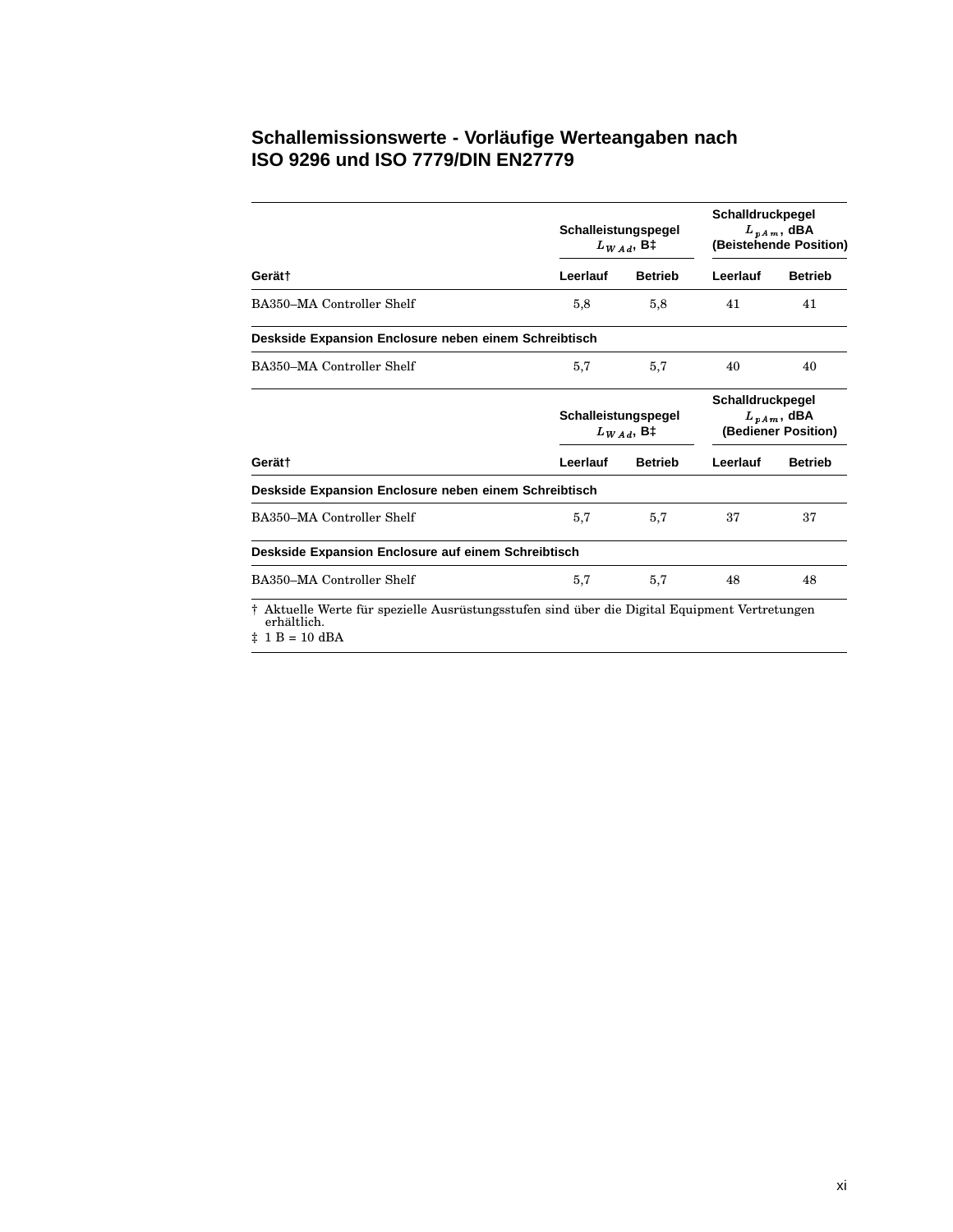Für Bundesrepublik Deutschland For Federal Republic of Germany Pour la République féderale d'Allemagne

Hochfrequenzgerätezulassung und Betriebsgenehmigung

Bescheinigung des Herstellers/Importeurs:

Hiermit wird bescheinigt, daß die Einrichtung in Übereinstimmung mit den Bestimmungen der DBP-Verfügung 523/1969, Amtsblatt 113/1969, und Grenzwertklasse "A" der VDE0871 funkentstört ist.

Das Bundesamt für Zulassungen in der Telekommunikation der Deutschen Bundespost (DBP) hat diesem Gerät eine FTZ-Serienprüfnummer zugeteilt.

#### Betriebsgenehmigung:

Hochfrequenzgeräte dürfen erst in Betrieb genommen werden, nachdem hierfür von dem für den vorgesehenen Aufstellungsort zuständigen Fernmeldeamt mit Funkstörungsmeßstelle die Genehmigung erteilt ist.

Als Antrag auf Erteilung einer Genehmigung dient eine Anmeldepostkarte (Anhang des Handbuches) mit Angabe der FTZ-Serienprüfnummer. Der untere Teil der Postkarte ist vom Betreiber zu vervollständigen und an das örtliche Fernmeldeamt zu schicken. Der obere Teil bleibt beim Gerät.

#### Betreiberhinweis:

Das Gerät wurde funktechnisch sorgfältig entstört und geprüft. Die Kennzeichnung mit der Zulassungsnummer bietet Ihnen die Gewähr, daß dieses Gerät keine anderen Fernmeldeanlagen einschließlich Funkanlagen stört. Sollten bei diesen Geräten ausnahmsweise trotzdem, z.B. im ungünstigsten Fall beim Zusammenschalten mit anderen EVA-Geräten, Funkstörungen auftreten, kann das im Einzelnen zusätzliche Funkentstörungsmaßnahmen durch den Benutzer erfordern.

Bei Fragen hierzu wenden Sie sich bitte an die örtlich zuständige Funkstörungsmeßstelle Ihres Fernmeldeamtes.

#### Externe Datenkabel:

Sollte ein Austausch der von Digital spezifizierten Datenkabel nötig werden, muß der Betreiber für eine einwandfreie Funkentstörung sicherstellen, daß Austauschkabel im Aufbau und Abschirmqualität dem Digital Originalkabel entsprechen.

#### Kennzeichnung:

Die Geräte werden bereits in der Fertigung mit der Zulassungsnummer gekennzeichnet und mit einer Anmeldepostkarte versehen. Sollte Kennzeichnung und Anmeldepostkarte übergangsweise nicht mit ausgeliefert werden, kontaktieren Sie bitte das nächstgelegene Digital Equipment Kundendienstbüro.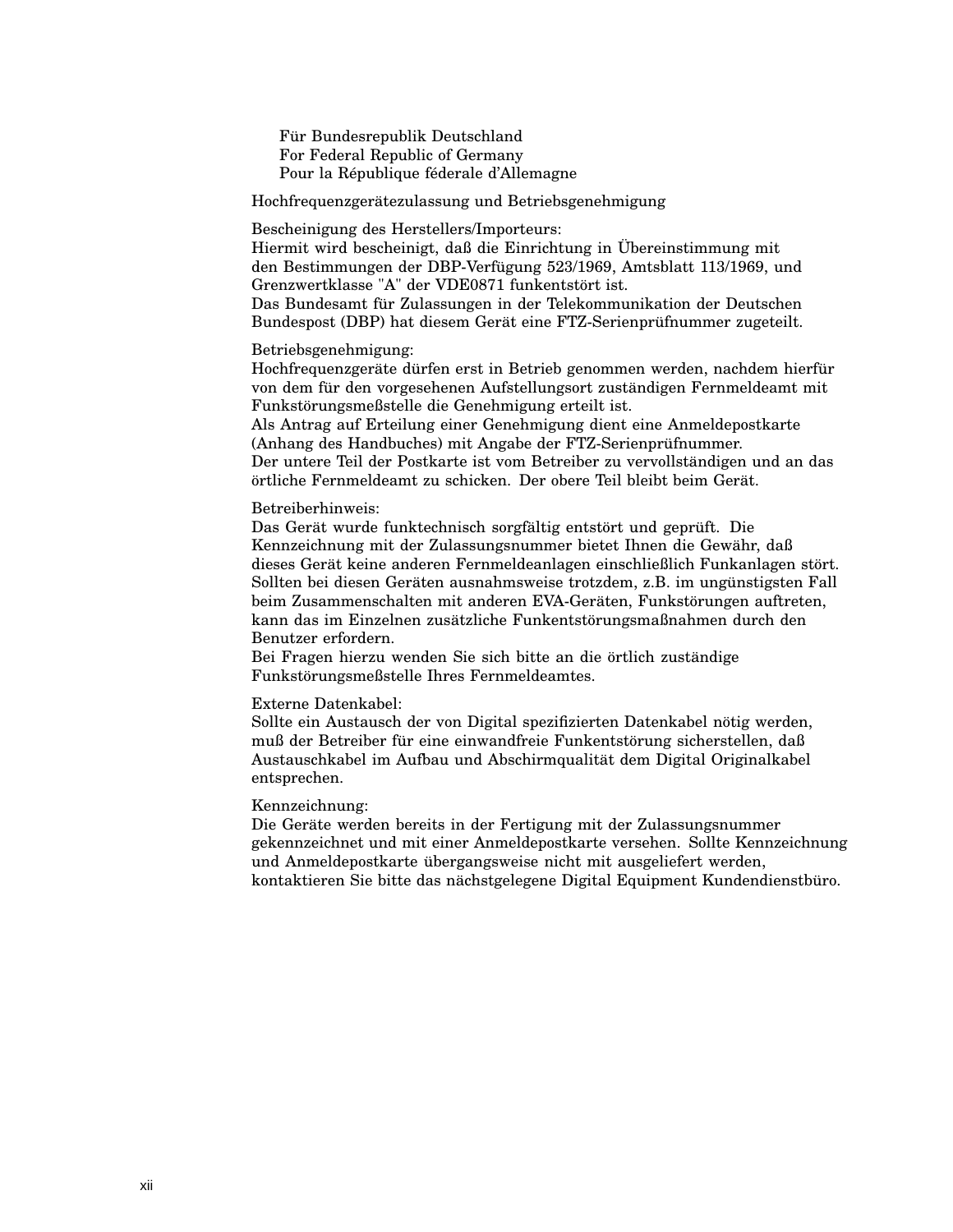**1**

# **Introducing the BA350–MA StorageWorks Controller Shelf**

This chapter describes the BA350–MA StorageWorks **controller shelf**, to include the shelf layout, dimensions, the external Small Computer System Interface (**SCSI**) connections (**ports**) for **StorageWorks building block shelves** (**SBB shelves**), and the general shelf specifications.

**Note**

The procedures for installing a controller shelf, routing cables, and connecting cables are unique to each cabinet and are described in the cabinet-specific manuals.

## **1.1 Product Description**

The BA350–MA controller shelf (see Figure 1–1) is used for the HS-series of array **controllers**, such as the HSJ40 controller. The only StorageWorks building blocks (SBBs) that can be installed in this shelf are the power supplies. No storage SBBs can be installed in this shelf.





CXO-3846A-PH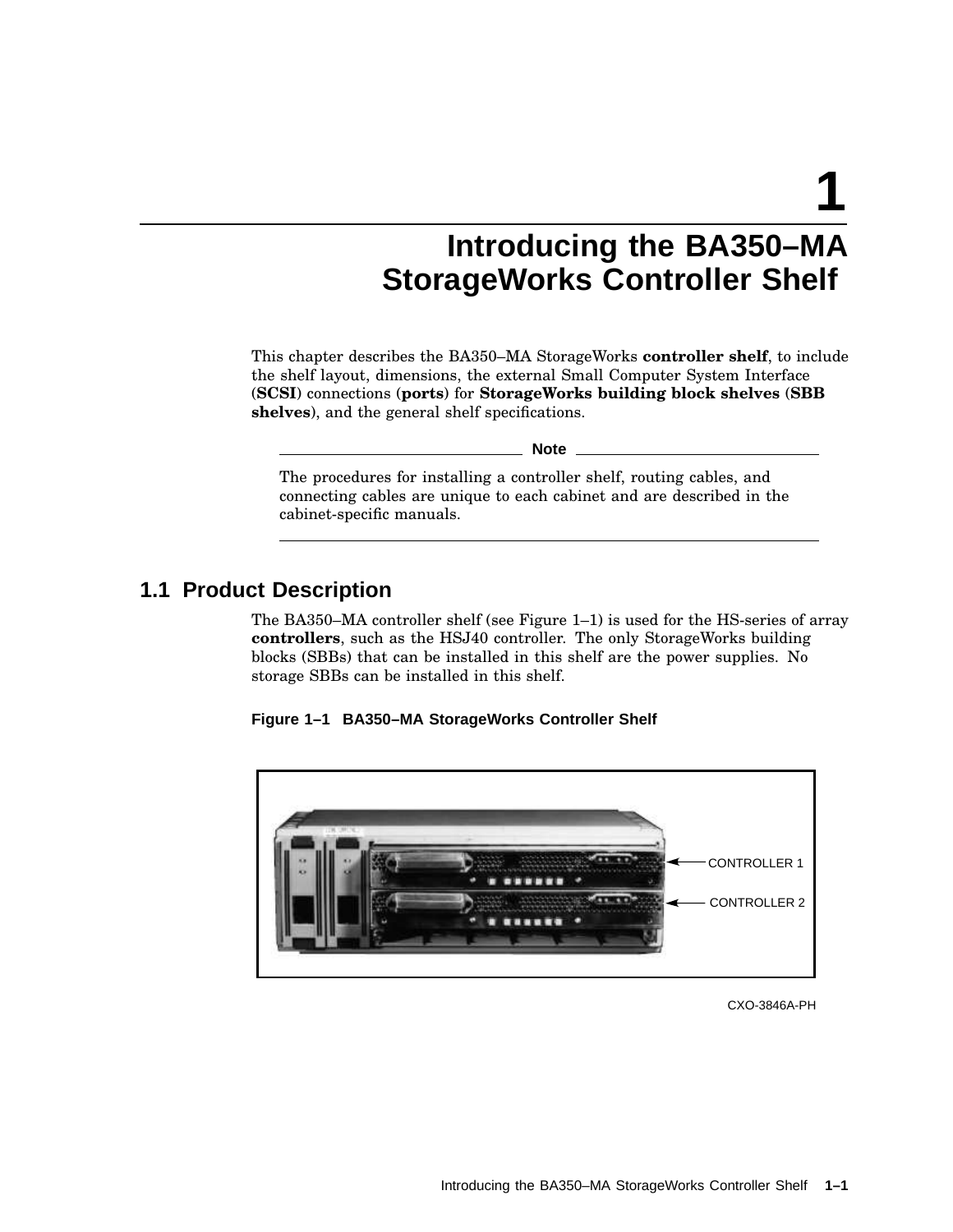### **Introducing the BA350–MA StorageWorks Controller Shelf 1.1 Product Description**

As shown in Figure 1–2, each shelf can have the following components:

- Two controllers (Controller 1 and Controller 2)
- Two cache modules (one for each controller)
- Two power supplies

Controller 1 is assigned SCSI device-side, **single-ended device address** 7. Controller 2 is assigned SCSI device-side, single-ended address 6. The cache module for each controller is installed directly beneath the controller.

**Note**

There are two sets of SCSI device addresses: the *host-side* and the **device-side**. The host-side is for the **host** and controllers. The device-side is for the controllers and the devices. Only the deviceside, single-ended, SCSI device addresses are discussed in this manual. Controller device addresses are **initiator** IDs; storage device addresses are **target IDs**.

#### **Figure 1–2 BA350–MA Controller Shelf Layout**



CXO-3839A-MC

Below the Controller 2 cache module are six 50-pin, high-density, female SCSI–2 connectors for connecting SBB shelf SCSI cables. Each controller connector port (three per controller) controls two SCSI buses. The relationship of the controller connectors (ports) to the SCSI bus connectors (ports) are as follows:

| <b>Controller Port</b> | <b>SCSI Ports</b>           |  |  |
|------------------------|-----------------------------|--|--|
| Port 0                 | Port 1<br>Port 2            |  |  |
| Port 1                 | Port 3<br>Port <sub>4</sub> |  |  |
| Port 2                 | Port 5<br>Port 6            |  |  |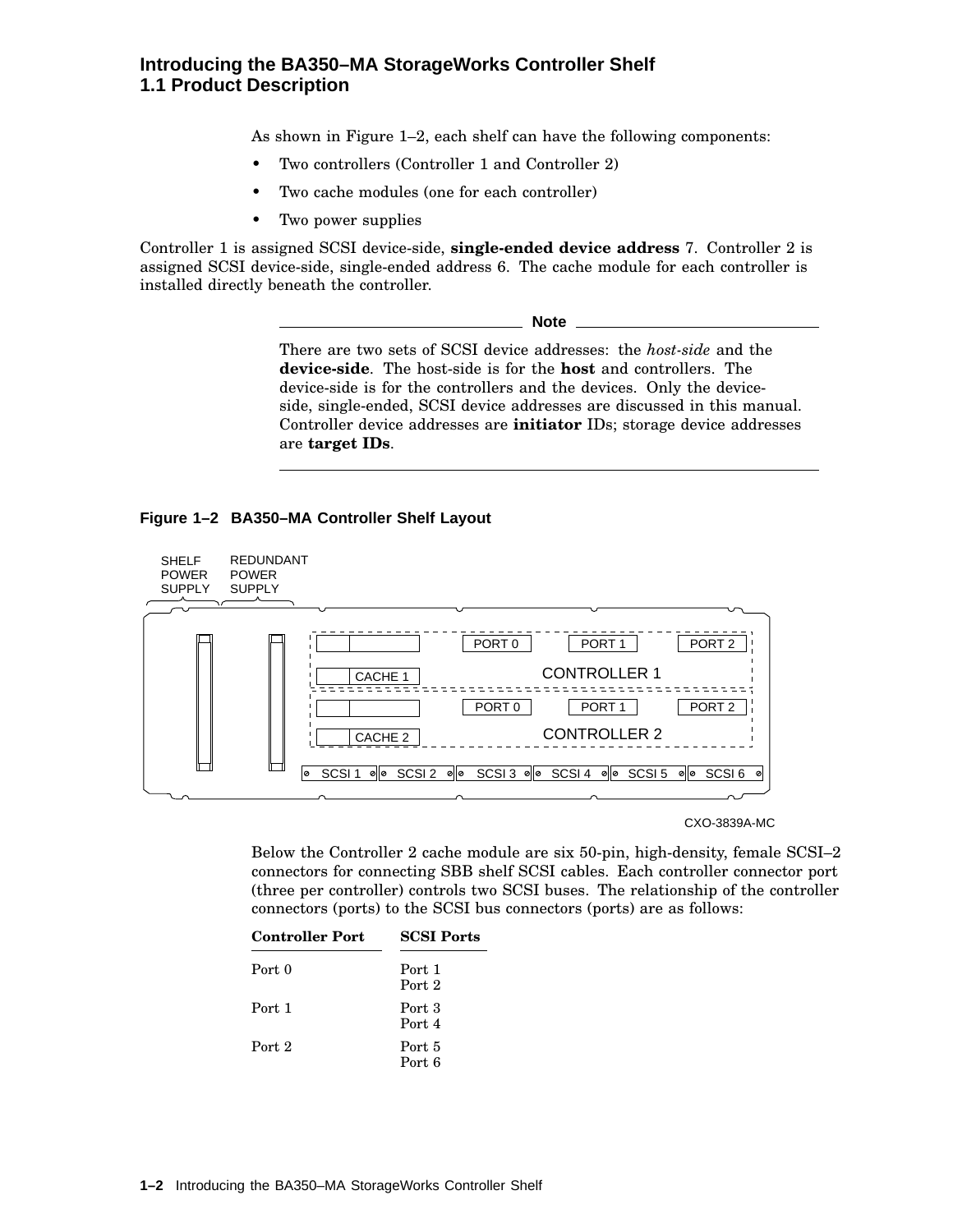### **Introducing the BA350–MA StorageWorks Controller Shelf 1.1 Product Description**

The controller shelf can be installed in either an SW500-series or the SW800-series **data center cabinet**<sup>1</sup> and oriented either horizontally or vertically. The orientation and location of each controller shelf are described in the cabinet documentation and in the *HS Family of Array Controllers User's Guide*. The dimensions of this shelf, in millimeters (mm) and inches, are as follows:

| <b>Dimension</b> | mm  | Inches |  |
|------------------|-----|--------|--|
| Height           | 150 | 59     |  |
| Width            | 445 | 17.5   |  |
| Depth            | 350 | 13.8   |  |

The arrangement of shelf components are as follows:

- The shelf ac power supply is mounted in the leftmost slot of a horizontally mounted shelf (the top slot of a vertically mounted shelf).
- The redundant ac power supply is mounted in the second slot from the left (top).
- The redundant power supply slot can be used for a storage SBB, provided no controller has a device initiator ID of 6.
- As shown in Figure 1–3, each shelf has two replaceable blowers mounted on the rear of the shelf.





CXO-3847A-PH

<sup>&</sup>lt;sup>1</sup> The BA350–MA shelf is not installed in deskside enclosures.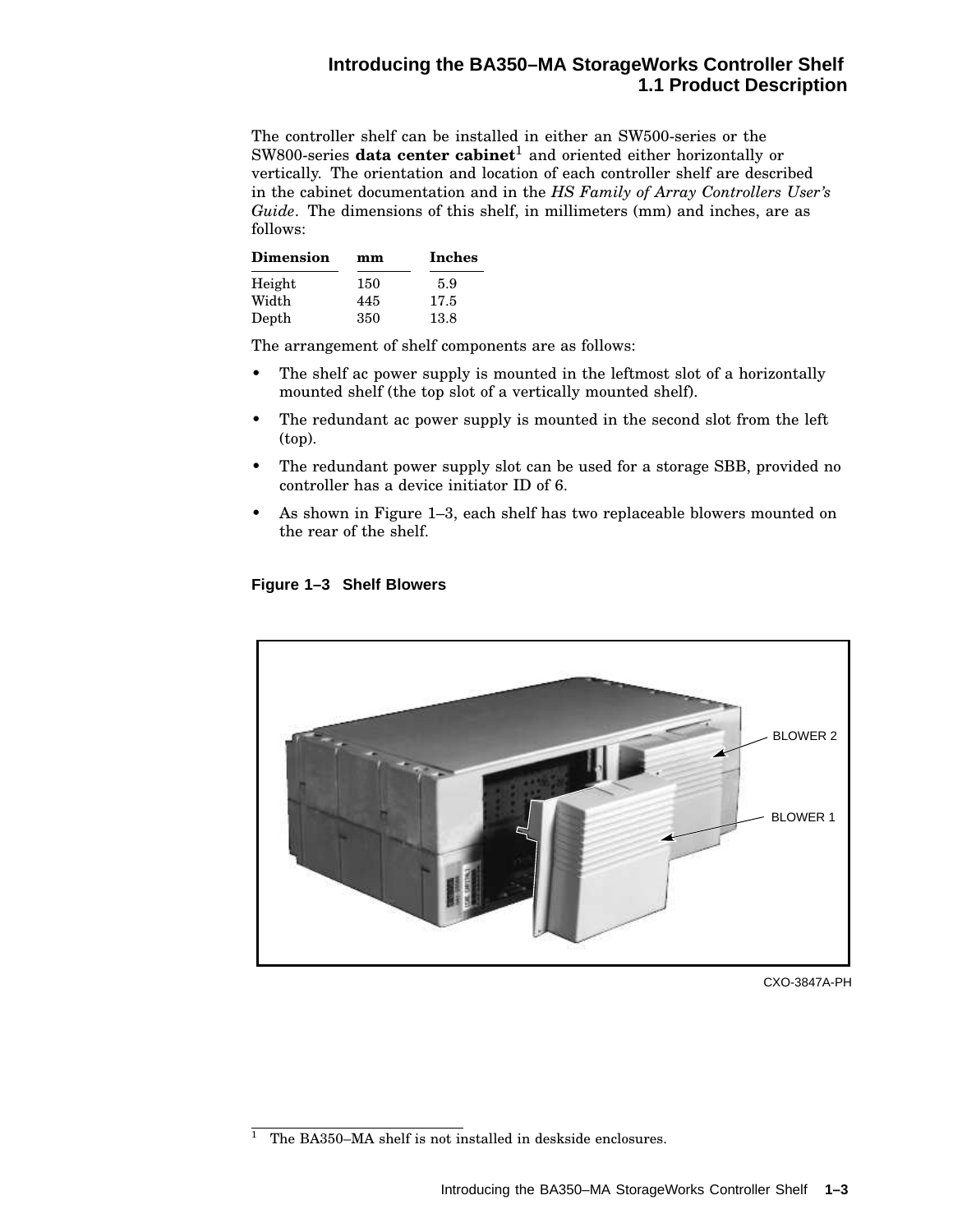## **1.2 BA350–MA Controller Shelf Products**

Table 1–1 lists the StorageWorks products that can be used with this shelf. The information in this table is general in nature<sup>2</sup> and is based on the following:

- A BA350–MA controller shelf with HSJ40 array controller with a read cache module
- The BA350–MA controller shelf is installed in an SW800-series data center cabinet.
- The following factors will affect the information presented in Table 1–1:
	- The configuration type (optimal performance; optimal availability)
	- The controller configuration (non-redundant; dual-redundant)
	- The redundant array of independent disks (**RAID**) set (0, 1, 3, or 5) used

#### **Table 1–1 BA350–MA StorageWorks Controller Shelf Products**

| <b>StorageWorks Product</b>                                          | Min     | <b>Max</b>         | <b>Comments</b>                                                                                           |
|----------------------------------------------------------------------|---------|--------------------|-----------------------------------------------------------------------------------------------------------|
|                                                                      |         | <b>SCSI Bus</b>    |                                                                                                           |
| 6<br>6<br>Standard<br>Single-ended, device-side, SCSI buses          |         |                    |                                                                                                           |
|                                                                      |         | Cooling            |                                                                                                           |
| BA35X-MA blower                                                      |         | $\overline{2}$     | Standard                                                                                                  |
|                                                                      |         |                    | Array Controllers and Read Cache Module                                                                   |
| HSJ40 Controller Module with either a<br>16 MB or 32 MB cache module |         | $\overline{2}$     | Two controllers are required for dual-redundant<br>operation.                                             |
|                                                                      |         | <b>Power Units</b> |                                                                                                           |
| BA35X-HA ac power supply                                             | 1       | $\overline{2}$     | Digital recommends two power supplies per<br>controller shelf and SBB shelf.                              |
|                                                                      |         |                    | <b>Supported Storage Shelf and Storage Device Configurations</b>                                          |
| BA350-SA SBB shelves<br>All 3½-inch SBBs<br>All 5¼-inch SBBs         | 6<br>12 | 6<br>12            | Digital recommends two power supplies per<br>shelf.                                                       |
| $3\frac{1}{2}$ -inch SBBs<br>per SCSI bus<br>per HSJ40 system        | 1<br>6  | 7<br>42            | Digital recommends a maximum of 6 3½-inch<br>SBBs per SCSI bus for a maximum of 36<br>devices per system. |
| 5¼-inch SBB<br>per SCSI bus<br>per HSJ40 system                      | 1<br>6  | 4<br>24            | Requires three slots                                                                                      |

<sup>2</sup> For a detailed description of the recommended configurations, see the *HS Family of Array Controllers User's Guide*.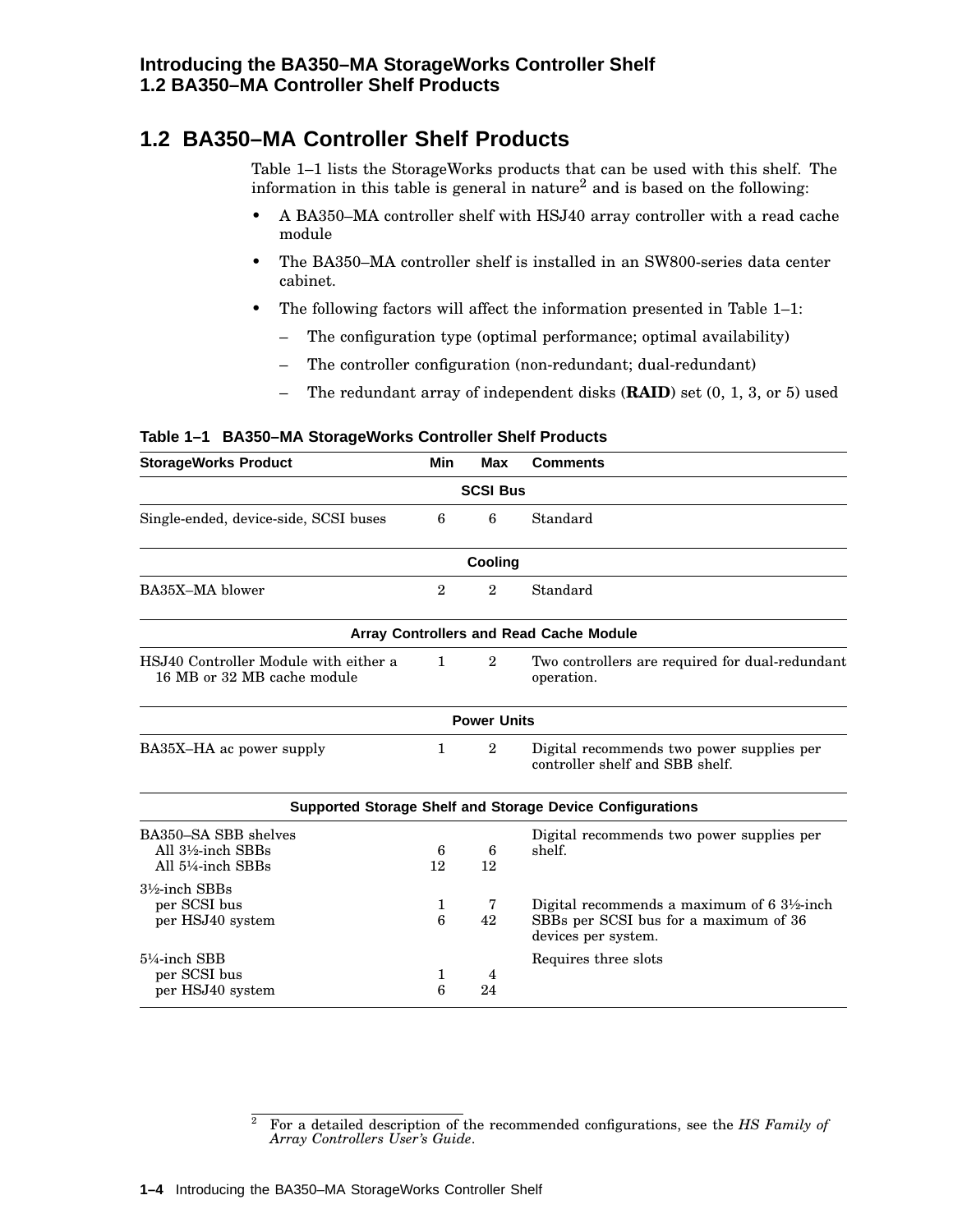# **Configuration Rules**

This chapter describes the specific rules for configuring a BA350–MA controller shelf system, to include SBBs, power, and SCSI device addressing. These rules are used to plan a system configuration. Subsequent chapters provide detailed procedures for implementing the configuration rules.

**Note**

The configuration rules in the following sections have precedence over those listed in the *StorageWorks Family Configuration Guide*.

## **2.1 SBB Configuration Rules**

Use the following rules to configure the SBBs in the BA350–SA SBB shelves:

- Refer to the *StorageWorks Family Configuration Guide* for the Digital StorageWorks storage devices available.
- The following factors determine the maximum number of SBBs you can install in an SBB shelf:
	- The SBB physical size (either  $3\frac{1}{2}$ -inch or  $5\frac{1}{4}$ -inch)
	- The bus configuration
	- The controller device address

## **2.2 Power Configuration Rules**

Use the following rules to configure the power:

- Each controller or SBB shelf requires an ac shelf power supply.
- The shelf power supply is installed in the leftmost (top) SBB slot.
- Digital recommends that all controller shelves have a shelf power supply and a redundant power supply. The redundant power supply is installed in the slot next to the shelf power supply.
- Digital recommends that the SBB shelves have a redundant power supply installed.

**Note**

No SBB shelf can have a redundant power supply when the system is configured for seven storage devices in a shelf.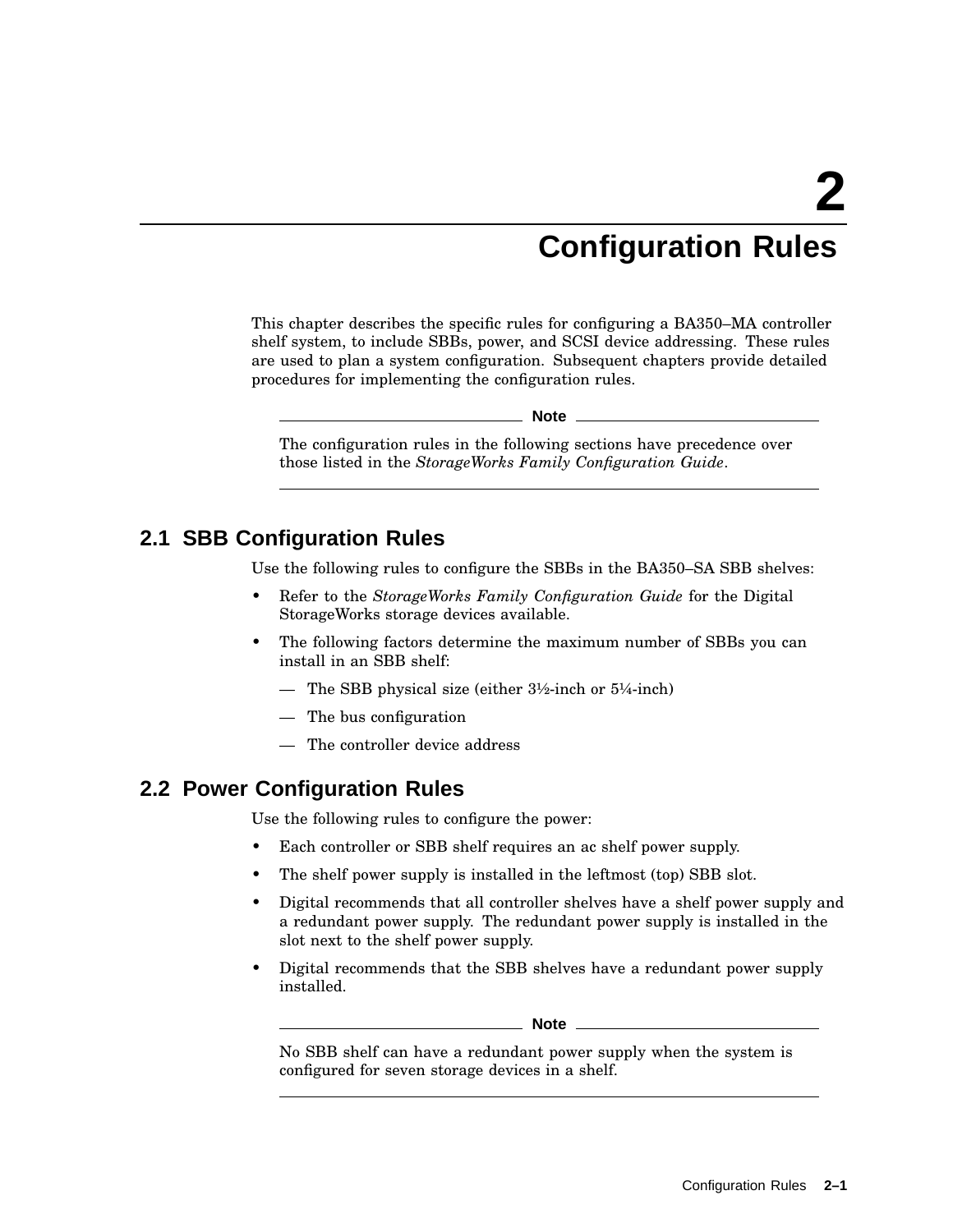# **2.3 SCSI Device Addressing Rules**

Use the following rules to assign device addresses to the controllers and SBBs (disk drives, tape drives, and so forth) in a system with an BA350–MA controller shelf:

- The maximum number of device addresses per SCSI bus is eight (0 through 7).
- The maximum number of device addresses per SBB shelf is seven (0 through 6).
- The controllers in the BA350–MA controller shelf are automatically assigned a device address based upon their physical location, as shown in Figure 2–1.





CXO-3870A-PH

**CAUTION**

When Controller 2 is installed in the third BA350–MA controller shelf slot,

- No  $3\frac{1}{2}$ -inch disk SBB can be installed in slot 6 of any SBB shelf
- No 3½-inch tape drive SBB or any 5¼-inch SBB device address switch can be set to device address 6

or the SCSI bus will malfunction.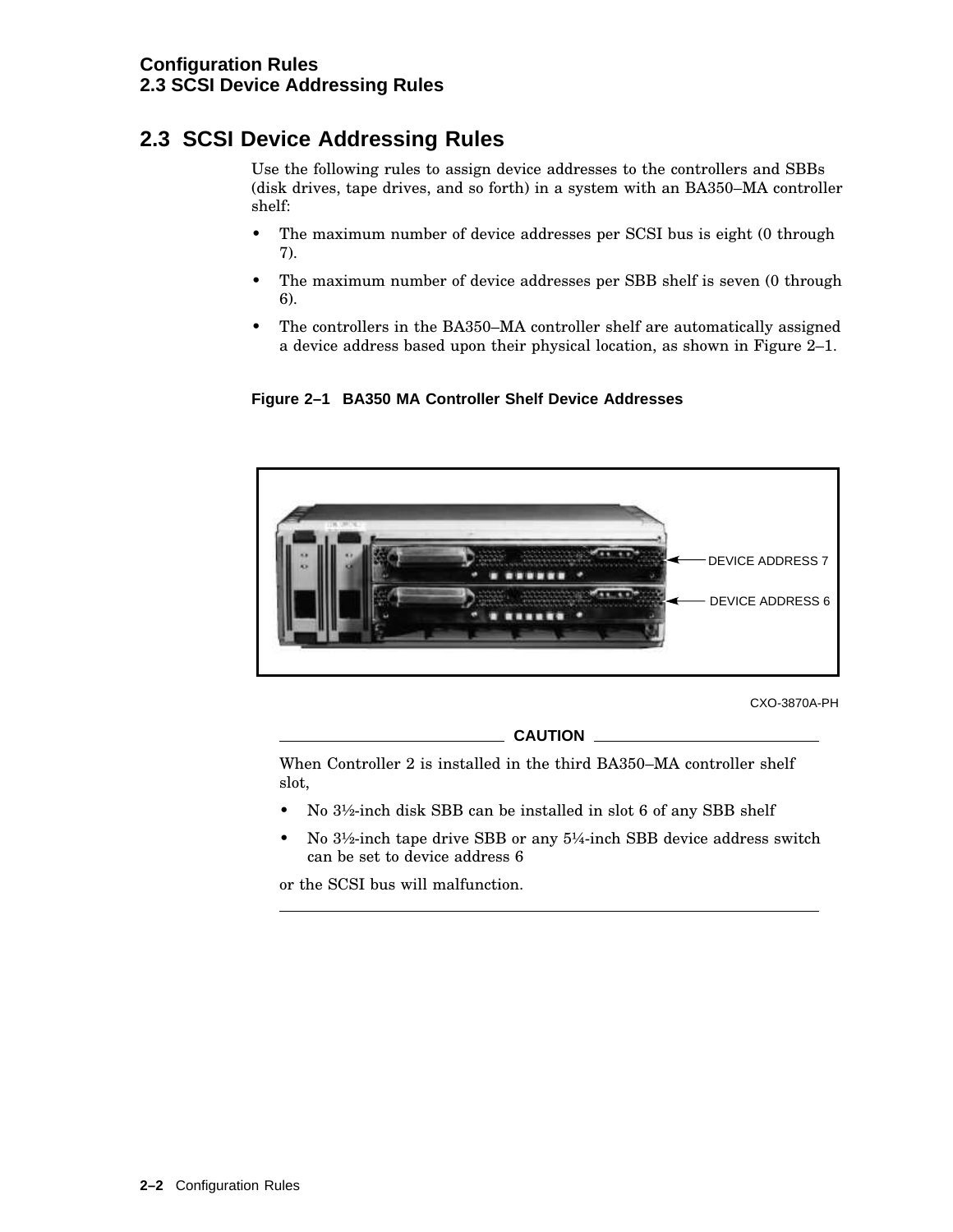# **SCSI Bus Configurations**

This chapter describes the BA350–MA StorageWorks controller shelf SCSI buses with HSJ40 array controllers installed.

**Note**

SCSI bus configurations are controller-specific. The SCSI bus configurations described in this chapter apply only to the HSJ40 controller.

See the *HS Family of Array Controllers User's Guide* for detailed information about the HSJ40 controller.

## **3.1 SCSI Bus Description**

The BA350–MA controller shelf has six, single-ended, SCSI–2 buses. The 50-pin, high-density, female connectors for these buses are located at the bottom of a horizontally mounted shelf (the left side of vertically mounted shelf). These buses are numbered 1 through 6 starting at the left (top).

Each SCSI bus can have a maximum of eight devices connected to it, including the controller. Valid configurations include the following:

|                | <b>Controller Shelf</b> |                   | <b>SBB</b> Shelf |                   |  |
|----------------|-------------------------|-------------------|------------------|-------------------|--|
| Configuration  | <b>Controllers</b>      | <b>Power SBBs</b> | <b>Devices</b>   | <b>Power SBBs</b> |  |
| Non-Redundant  |                         |                   |                  |                   |  |
| Dual-Redundant |                         | 9                 | 6                | 2                 |  |

In a non-redundant configuration, the controller (Controller 1) is mounted in the top (righthand) location. In a dual-redundant configuration the second controller (Controller 2) is mounted in the third slot from the top (right).

|  | <b>CAUTION</b> |
|--|----------------|
|  |                |

When Controller 2 is installed in the third slot of the BA350–MA controller shelf,

- No 3½-inch disk SBB can be installed in slot 6 of any SBB shelf
- No 3½-inch tape drive SBB or any 5¼-inch SBB device address switch can be set to device address 6

or the SCSI bus will malfunction.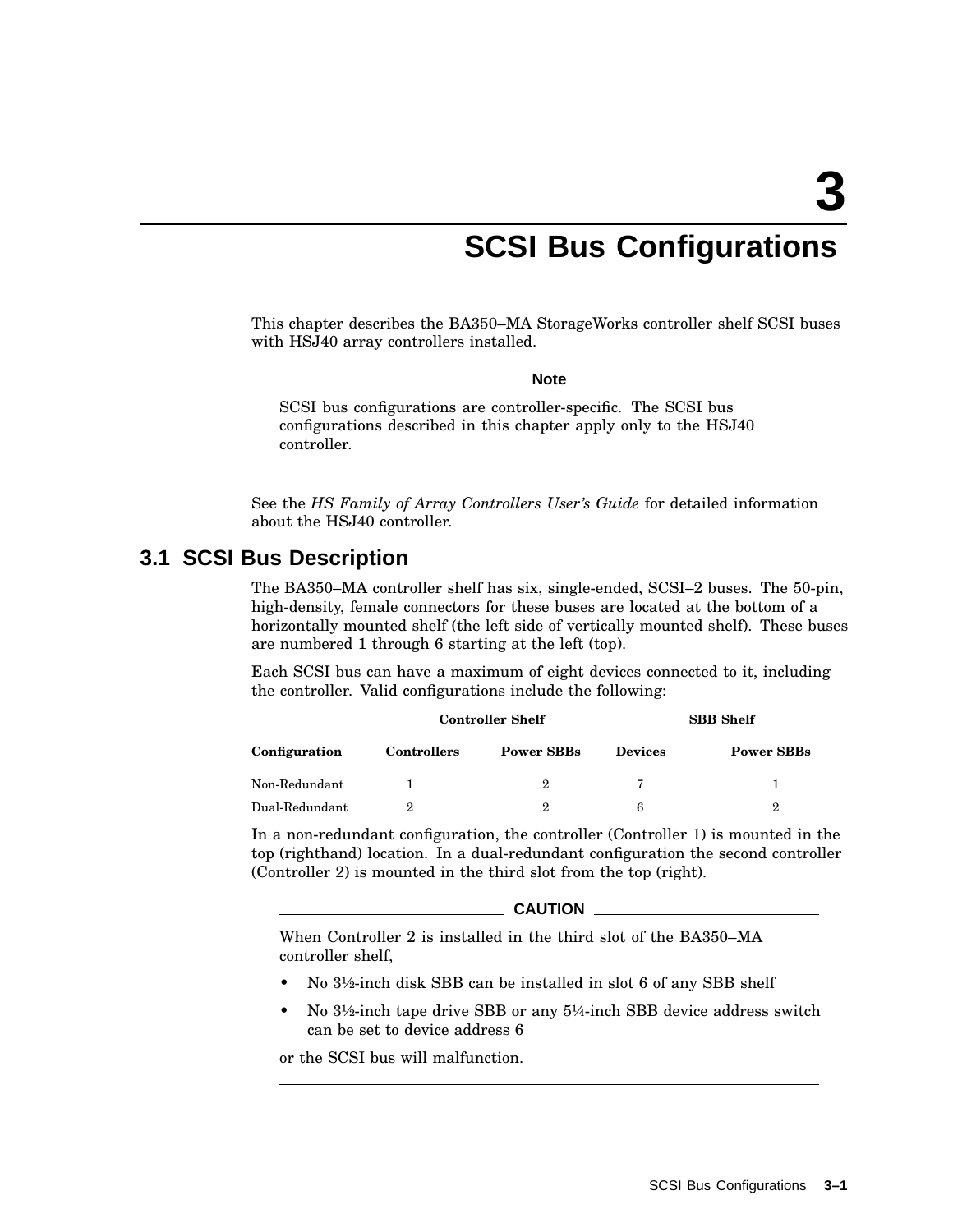These buses can transfer data at either 5 MB/s (Megabytes per second) or 10 MB/s. The rate at which data is transferred is affected by many things. However, the two primary concerns are as follows:

- The maximum rate at which the controller or initiator can transmit data
- The maximum rate at which the target device can process data

The total length of a SCSI bus is measured from the terminator on the controller to the terminator on the SBB shelf. The *maximum* length of these buses, including all cables and shelf buses, is shown in Table 3–1:

**Bus Type Transfer Rate Meters Feet** 8-bit, single-ended 5 MB/s 6 19.7 8-bit, single-ended 10 MB/s 3 9.8

**Table 3–1 Single-Ended, SCSI–2 Bus Parameters**

## **3.2 Calculating the SCSI Bus Length for a Single SBB Shelf**

The SCSI bus for a single shelf is composed of the following segments:

- **Segment A**—The distance from the controller terminator to the shelf backplane connector (port) and from there to the SCSI bus connector
- **Segment B**—The length of the BN21H-series cable from the controller shelf to the SBB shelf (either 1 meter [3.3 feet] or 2 meters [6.5 feet])
- **Segment C**—For a single SBB shelf this is the distance from the SBB shelf input connector to the shelf SCSI terminator.

Use the information in Table 3–2 and the following formula to calculate the length of a SCSI bus:

 $Total Bus Length = A + B + C$ 

## **3.3 Calculating the SCSI Bus Length for Multiple SBB Shelves**

The SCSI bus for multiple SBB shelves on a single SCSI bus is composed of the following segments:

- **Segment A**—The distance from the controller terminator to the shelf backplane connector (port) and from there to the SCSI bus connector
- **Segment B**—The length of the BN21H-series cable from the controller shelf to the SBB shelf (either 1 meter [3.3 feet] or 2 meters [6.5 feet])
- **Segment D**—The distance from the first SBB shelf input connector to the shelf output connector
- **Segment E**—The length of the BN21H-series cable (0.5 meters or 1.6 feet) that connects the first shelf to the second shelf
- **Segment F**—The distance from the input connector on the second shelf to the bus terminator on the same shelf.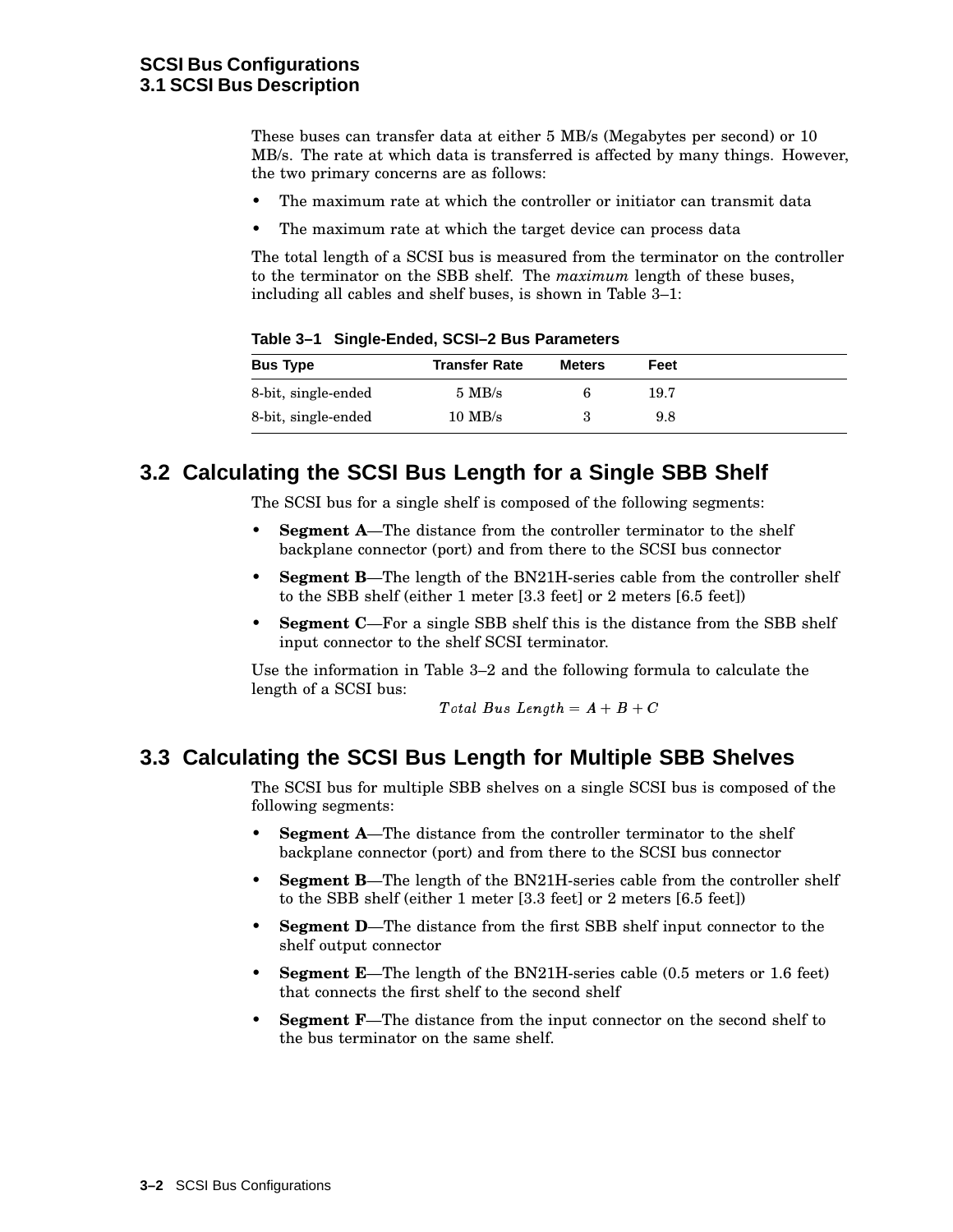## **SCSI Bus Configurations 3.3 Calculating the SCSI Bus Length for Multiple SBB Shelves**

Use the information in Table 3–2 and the following formula to calculate the length of a SCSI bus:

$$
Total \; Bus \; Length = A + B + D + E + F
$$

|                |                                   |                                            | Length        |               |            |
|----------------|-----------------------------------|--------------------------------------------|---------------|---------------|------------|
| <b>Segment</b> | <b>From</b>                       | To                                         | <b>Meters</b> | <b>Inches</b> | Feet       |
|                |                                   | <b>BA350-MA Controller Shelf</b>           |               |               |            |
| $\mathsf{A}$   | Controller terminator             | SCSI port                                  | 0.25          | 10.3          | 0.9        |
|                |                                   | <b>Controller Shelf to First SBB Shelf</b> |               |               |            |
| $B^+$          | Controller shelf output connector | SBB shelf input connector                  | 1.0<br>2.0    | 39.4<br>78.8  | 3.3<br>6.6 |
|                |                                   | <b>Single SBB Shelf</b>                    |               |               |            |
| $\mathcal{C}$  | 3 device input connector          | Terminator in slot 5                       | 0.4           | 16.4          | 1.4        |
|                | 4 device input connector          | Terminator in slot 5                       | 0.6           | 23.6          | 2.0        |
|                | 7 device input connector          | Terminator in slot 1                       | 0.9           | 34.7          | 2.9        |
|                |                                   | <b>Multiple SBB Shelves</b>                |               |               |            |
| D              | 7 device input connector          | Output connector                           | 0.9           | 35.7          | 3.0        |
| E†             | Shelf 1 output connector          | Shelf 2 input connector                    | 0.5           | 19.7          | 1.6        |
| F              | 3 device input connector          | Terminator in slot 5                       | 0.4           | 16.4          | 1.4        |
|                | 4 device input connector          | Terminator in slot 5                       | 0.6           | 23.6          | 2.0        |
|                | 7 device input connector          | Terminator in slot 1                       | 0.9           | 34.7          | 2.9        |

#### **Table 3–2 BA350–MA Controller Shelf System SCSI Bus Segments**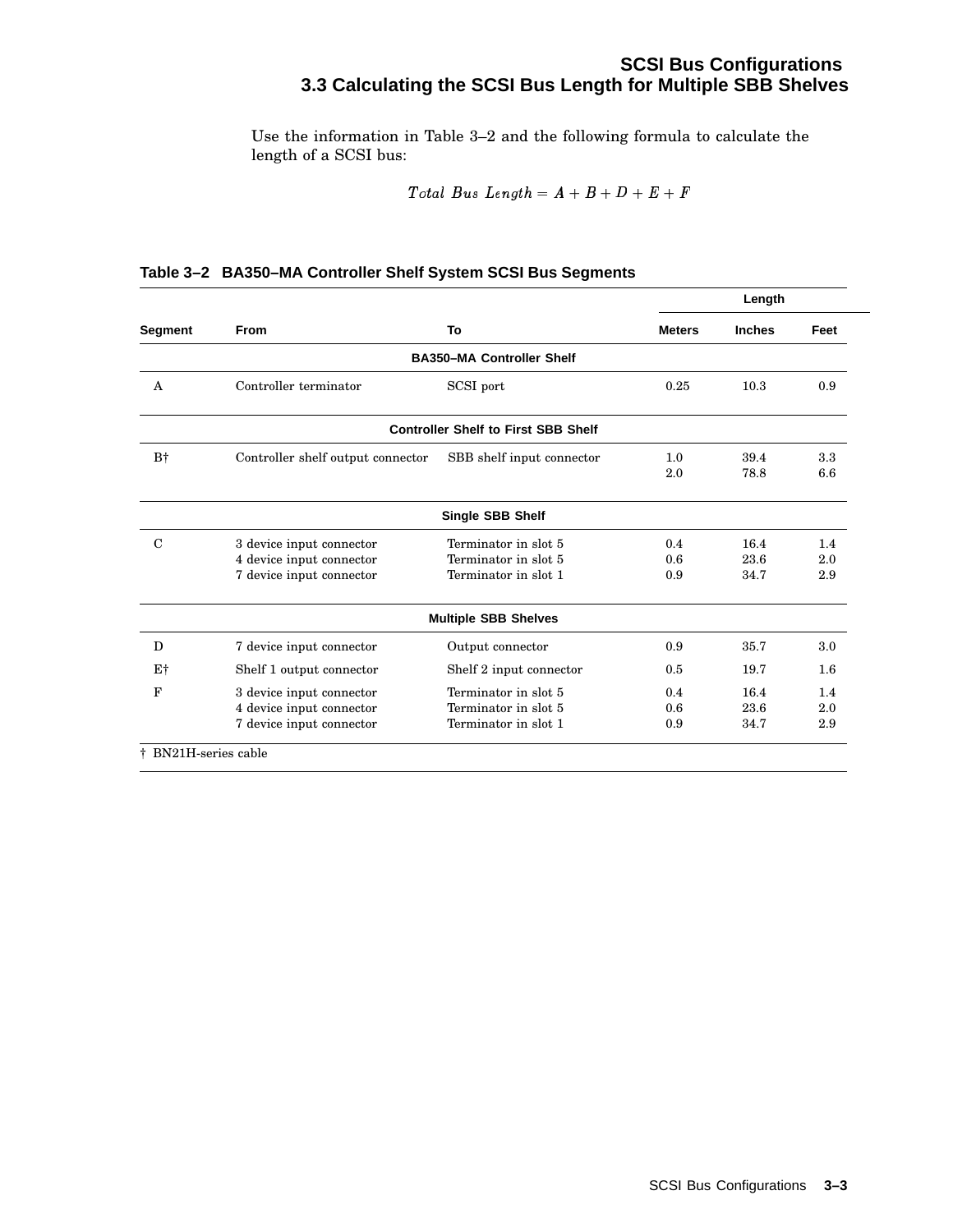# **3.4 Configuring SCSI Buses**

The flexibility of the StorageWorks product family permits the installation of both 3½-inch and 5¼-inch SBBs in the same shelf. This, plus the capabilities of using either one or two controllers or having two separate buses on one SBB shelf, provides for many unique, solution-oriented configurations. Rather than describing all the possible configurations, the material in this section describes the basic configurations, each using either all 3½-inch SBBs or all 5¼-inch SBBs. From the information presented in Table 3–2 and the following sections, you can develop configurations that meet specific system needs.

To quickly identify the number of SCSI buses and the maximum number of devices on each bus, the StorageWorks documentation identifies the bus with a three-character identifier with that has the format *b*x*d*, where:

*b* is the number of SCSI buses

*d* is the maximum number of devices per bus

The following example defines some of the typical identifiers:

| <b>Bus</b> | <b>Definition</b>                                                             |  |  |  |
|------------|-------------------------------------------------------------------------------|--|--|--|
| 6x1        | A six SCSI bus system with one device per bus, for a total of six devices.    |  |  |  |
| 5x3        | A five SCSI bus system with three devices per bus, for a total of 15 devices. |  |  |  |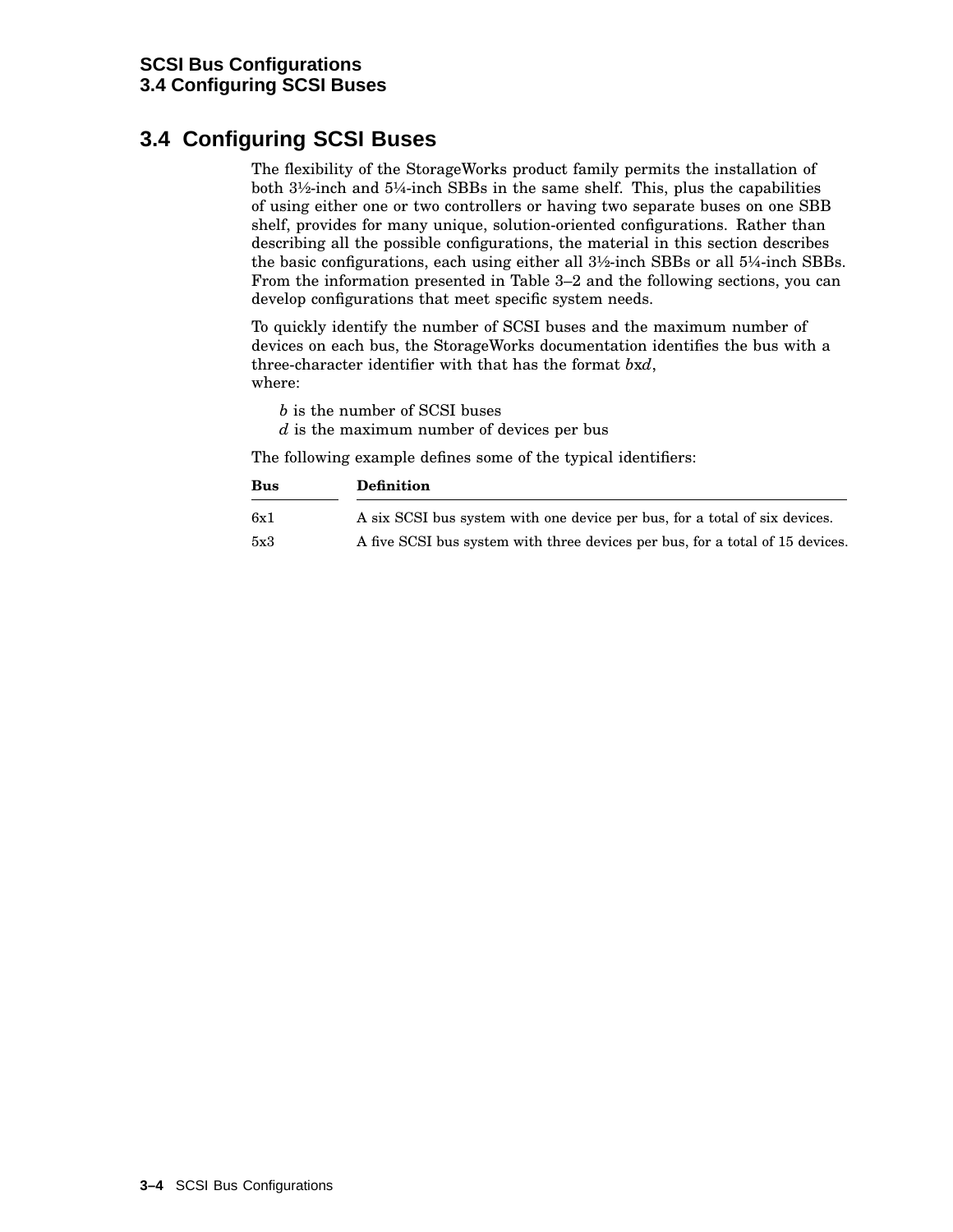### **3.4.1 3½-Inch SBB SCSI Bus Configurations**

The 3½-inch SBB SCSI bus configurations listed in this section were developed based on the following premises:

- Digital recommends using 6x1 through 6x6 SCSI buses with the following components:
	- Two HSJ40 controllers, a dual-redundant controller configuration
	- Two ac power supplies in the controller shelf
	- Two ac power supplies in each SBB shelf
- An alternate configuration is a 6x7, non-redundant controller configuration that includes the following:
	- A single HSJ40 control installed in the top (righthand) controller shelf location
	- Two ac power supplies in each SBB shelf
	- One ac power supply in the controller shelf
- When the second controller is installed, no SBB can use device address 6.
- Only three BA350-SA SBB shelves are required for 6x1, 6x2, and 6x3 3½-inch SBBs bus configurations.
- Six BA350–SA SBB shelves are required for 6x4, 6x5, 6x6, and 6x7 3½-inch SBB bus configurations
- The device address switches on the rear of the 3½-inch tape drive SBBs must be set as described in the *StorageWorks Family User's Guide* to ensure that there are no duplicate addresses on the bus.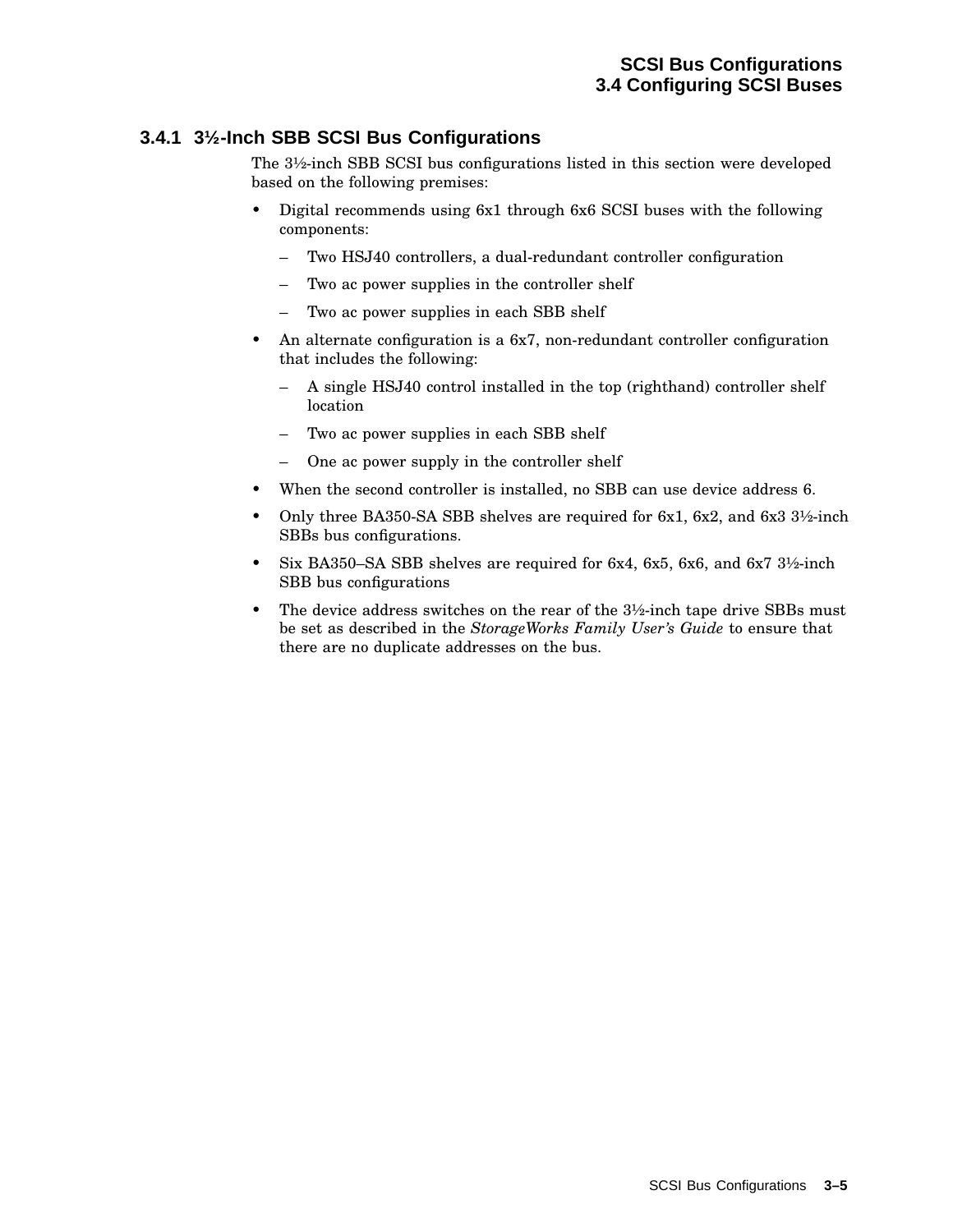### **3.4.2 6x1 to 6x3 3½-Inch Bus Configurations**

The 6x1 through 6x3 bus configurations require only three SBB shelves. However, adding more devices requires purchasing additional shelves and either reconstructing all the RAID sets or following an involved and time-consuming upgrade process. A six shelf system can be upgraded simply by adding devices to each bus with minimal impact on system operations.

Figure 3–1 shows the cabling and location of the terminators and jumpers on each shelf. These configurations are unique in that they use both SBB shelf SCSI-2 connectors (JA1 and JB1) as input connectors. This results in the following configuration:

- SCSI connector JA1 connects the controller to device addresses 0, 2, and 4.
- SCSI connector JB1 connects the controller to device addresses 1, 3, and 5.
- Digital recommends that a redundant power supply be installed in slot 6.
- Device address 6 cannot be used in a dual-rendundant controller configuration.
- The terminator board in slot 5 actively terminates both SCSI buses.
- The jumper board installed in slot 1 has no function in this configuration.

**Note**

SCSI connector JB1 can only be used as an input connector when a shelf SCSI bus terminator is installed in slot 5.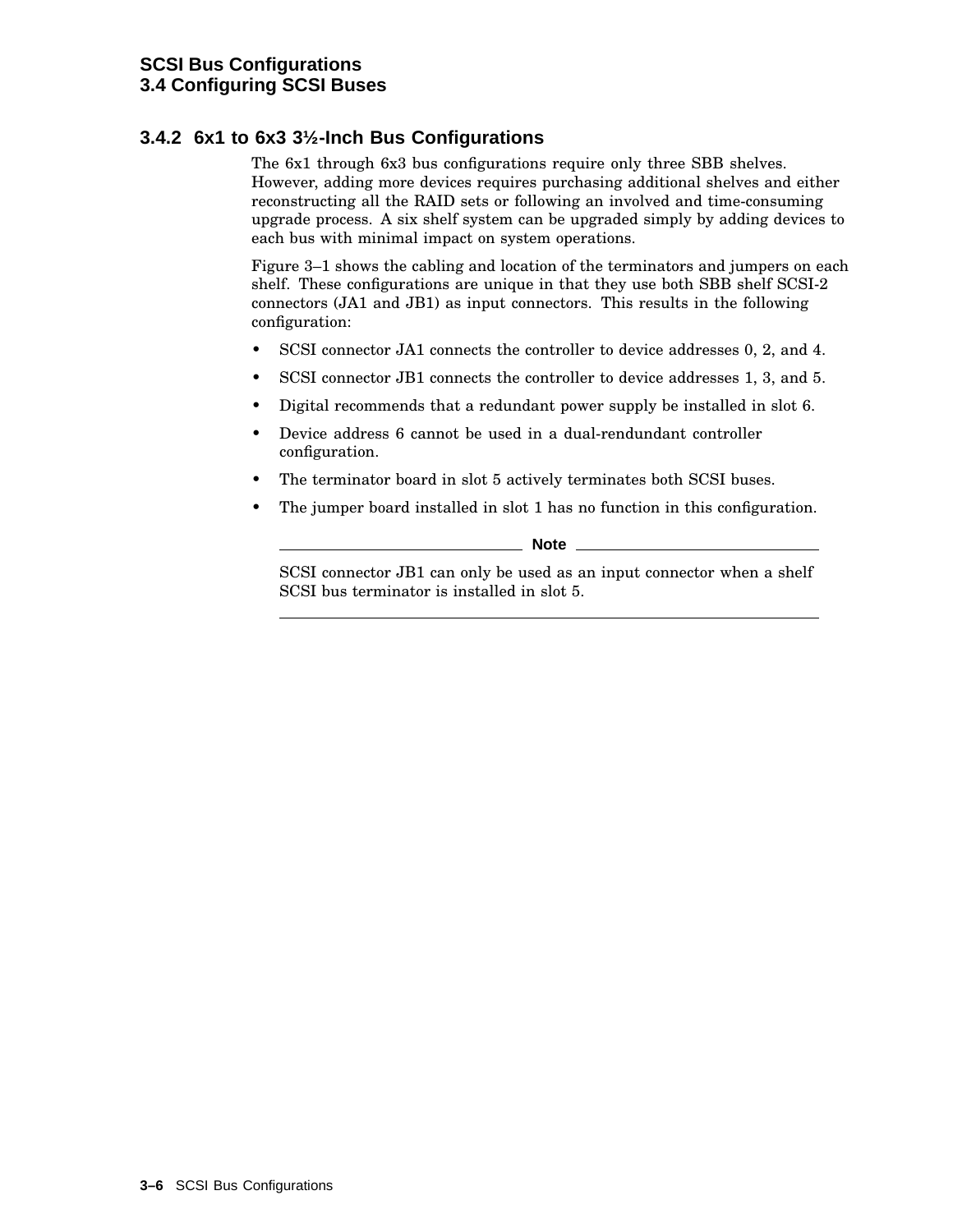



CXO-3842A-MC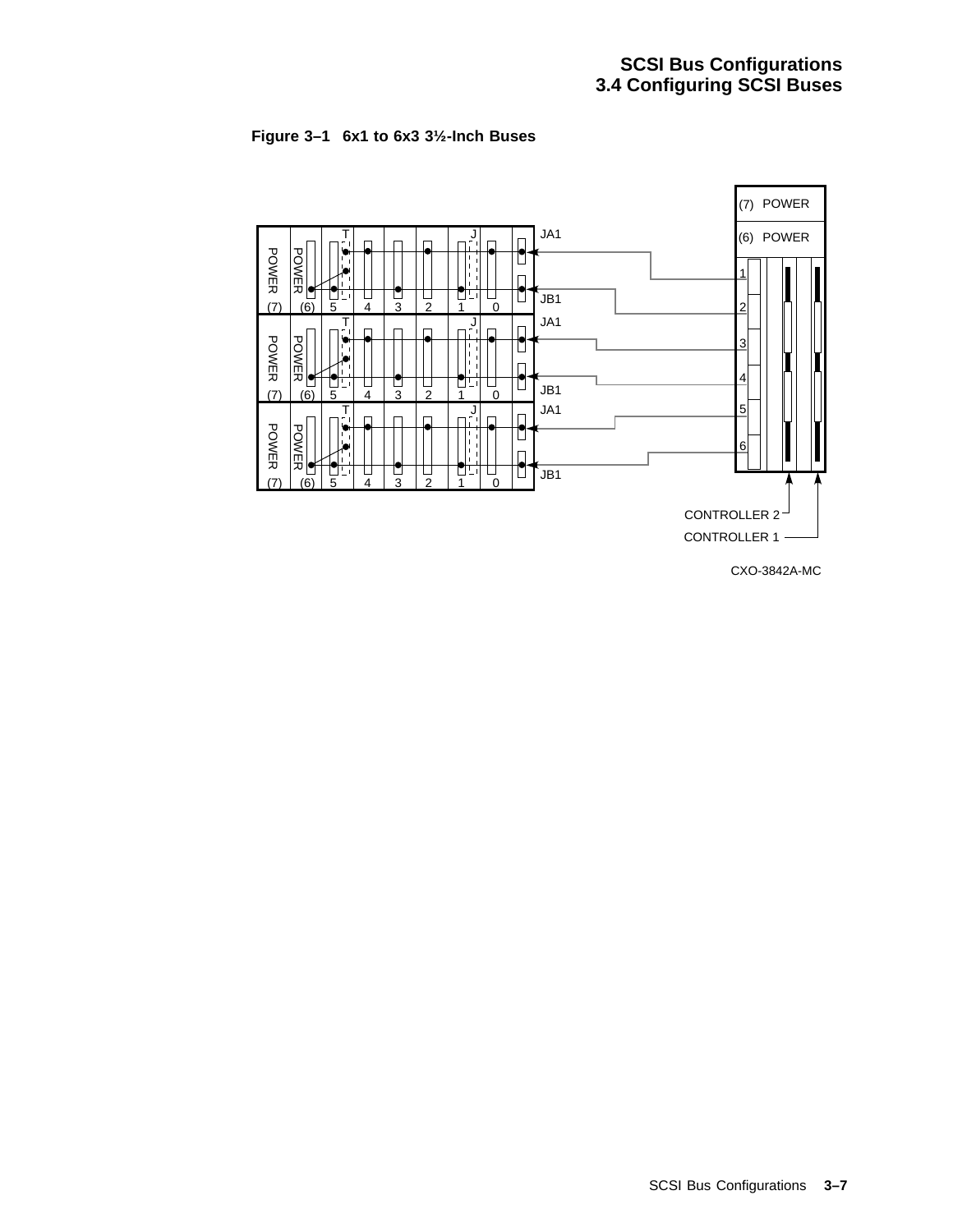### **3.4.3 6x1 to 6x7 3½-Inch Bus Configurations**

The 6x4 through 6x7 configurations require six SBB shelves. Digital recommends that six shelves also be used for the 6x1 through 6x3 configurations because this will significantly reduce the time required to expand the system.

Figure 3–2 shows the cabling and location of the terminators and jumpers on each shelf for the 6x1 through 6x7 configurations. All of these configurations use SCSI-2 connector JA1 as an input connector. This results in the following configuration:

- The jumper board in slot 5 connects the two SBB shelf buses into a single bus.
- SCSI connector JA1 connects the controller to all seven SBB slots (device addresses 0 through 6).
- Digital recommends that a redundant power supply be installed in slot 6.
- Device address 6 cannot be used in a dual-rendundant controller configuration.
- The terminator board in slot 1 actively terminates the SCSI bus.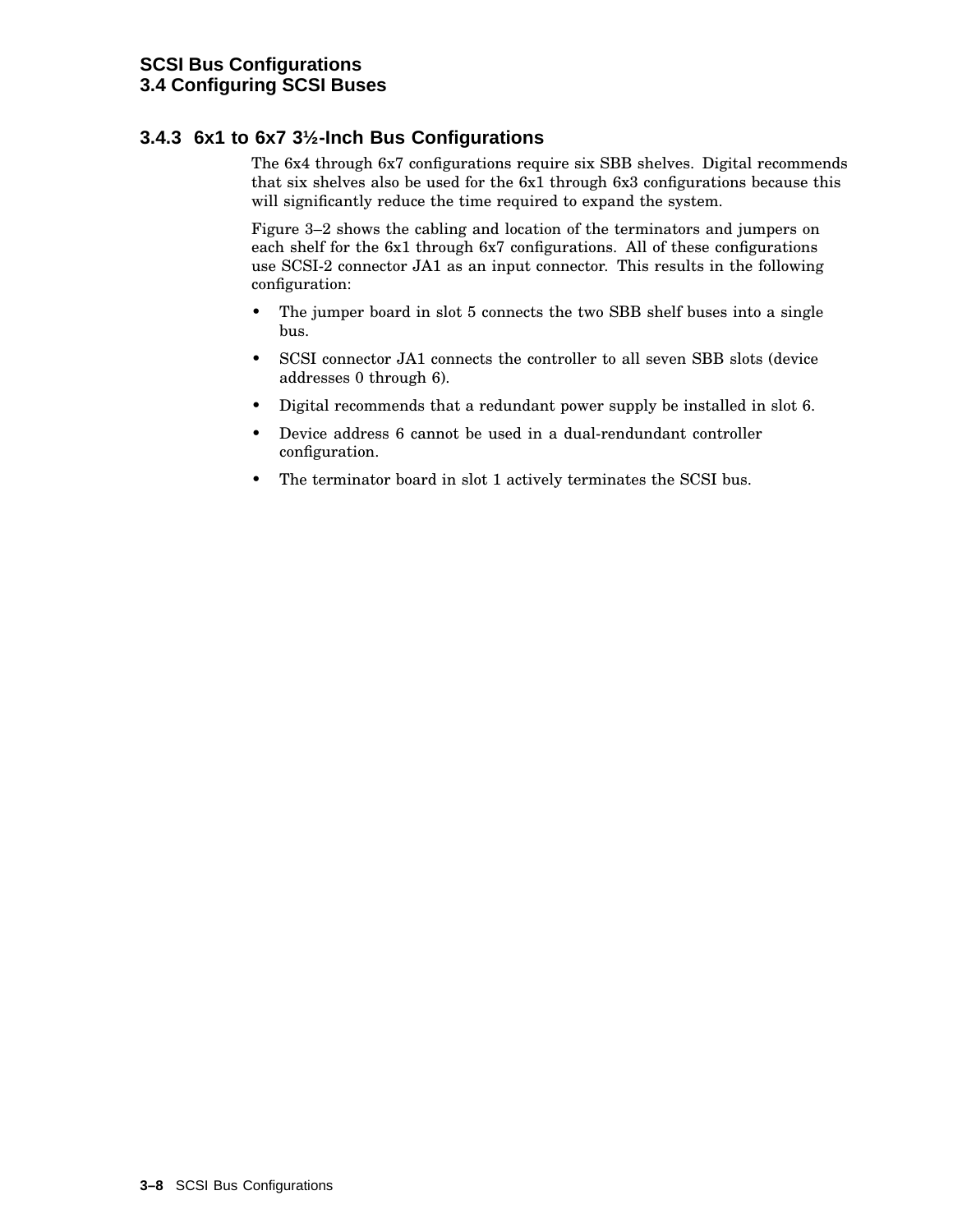



CXO-3843A-MC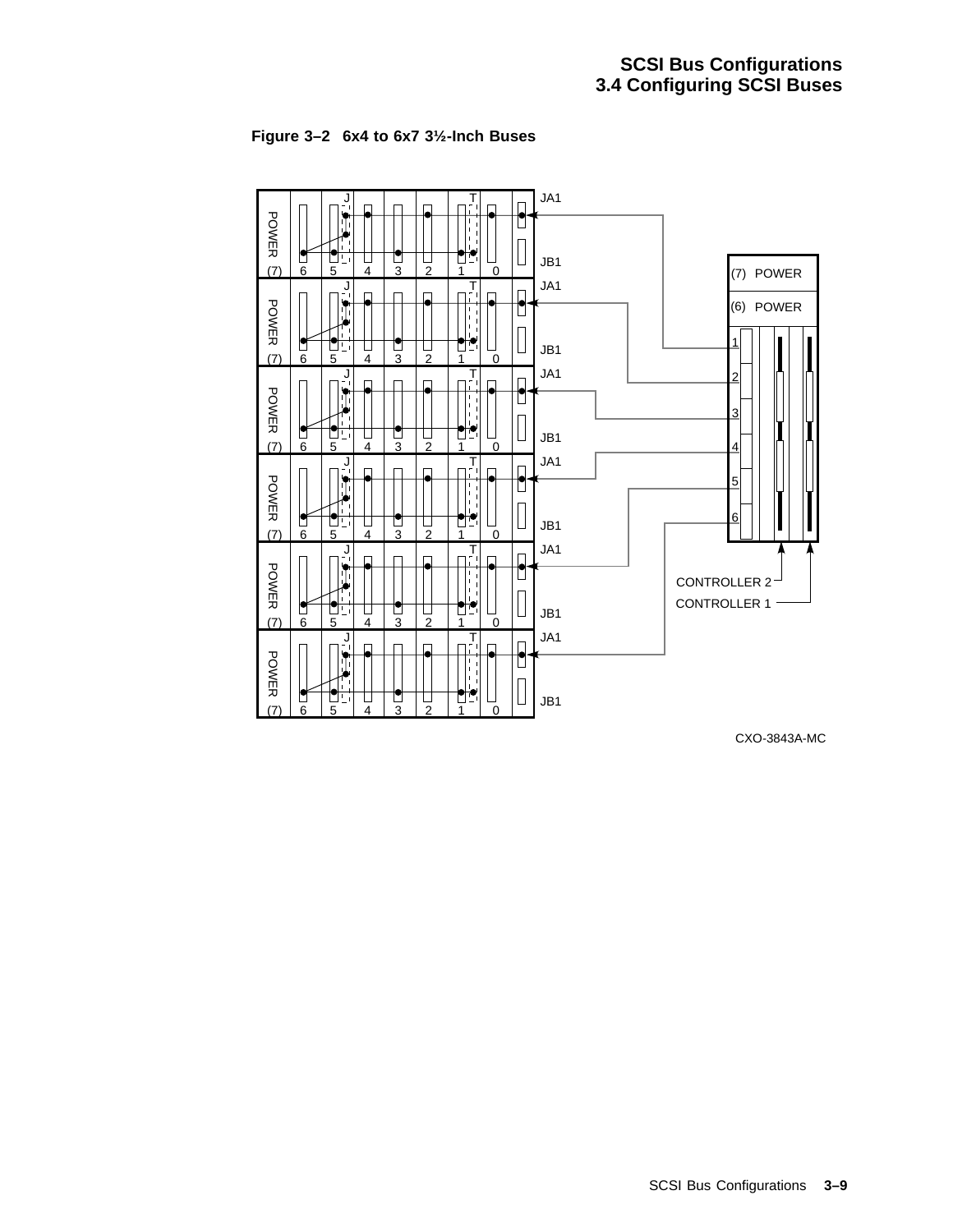### **3.4.4 5¼-Inch Bus Configurations**

The 6x1 and 6x2 configurations can be installed in six SBB shelves. Expansion to either a 6x3 or a 6x4 5¼-inch bus requires 12 SBB shelves. For systems with only 5¼-inch devices, Digital recommends that 12 shelves also be installed for the 6x1 and 6x2 configurations to permit expansion. This section describes configurations using 12 shelves.

Figure 3–3 shows the cabling and location of the terminators and jumpers on each shelf for the 6x1 through 6x4 configurations. All of these configurations use SCSI-2 connector JA1 as an input connector. This results in the following configuration:

- The first (top) shelf in each pair does not have a terminator installed.
- The jumper board in slot 5 of the first shelf connects the two SBB shelf buses into a single bus and routes them to SCSI connector JB1, the output connector.
- The output connector of the first shelf is connected to the JA1, the input connector on the second shelf.
- SCSI connector JA1 on the second shelf connects the controller to all seven SBB slots (device addresses 0 through 6).

\_\_\_\_\_\_\_\_\_ Note \_\_

Connector JB1 can only be used as an output connector on a shelf that has a SCSI bus jumper board installed in slot 5 and no terminator board installed.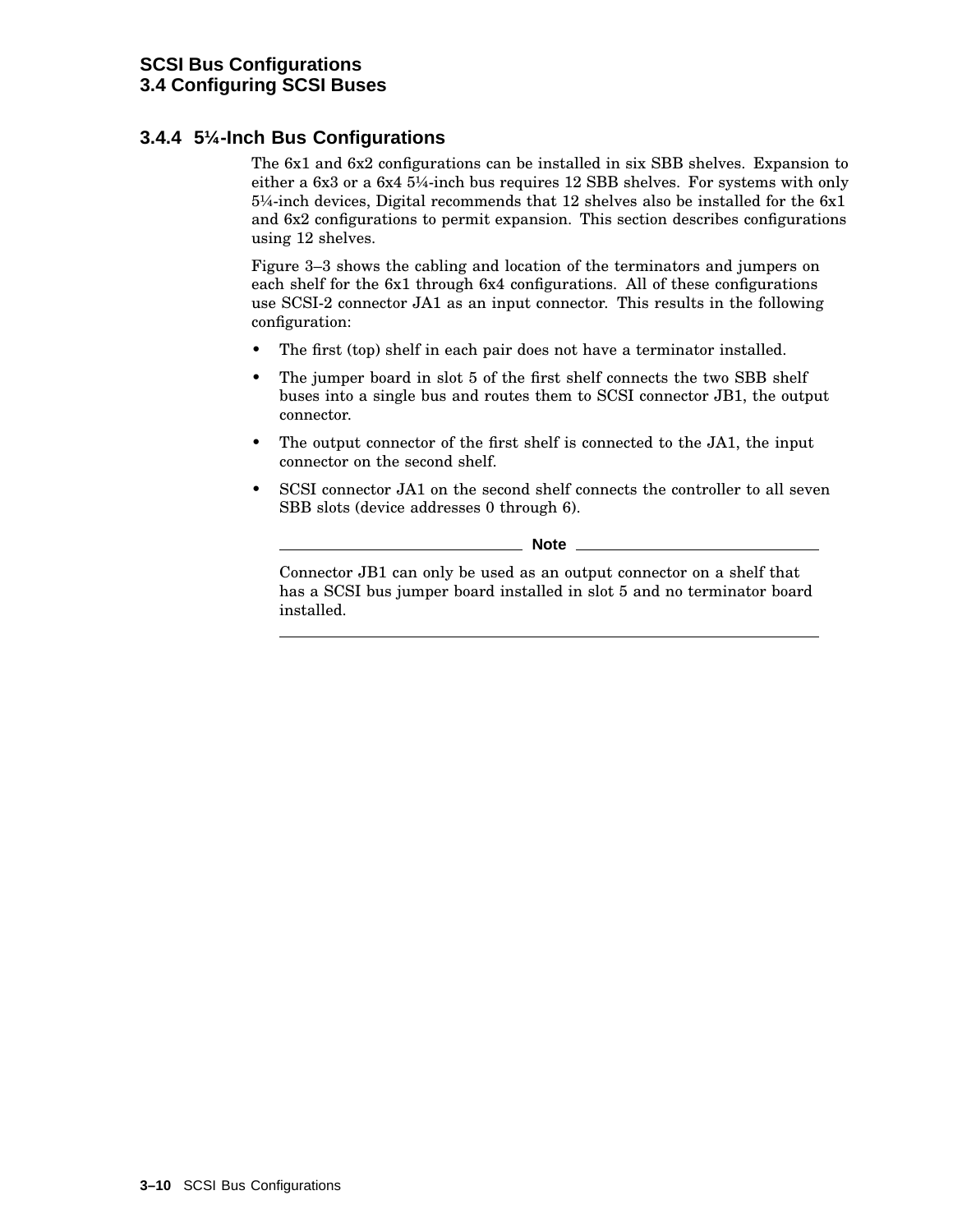

**Figure 3–3 6x1 to 6x4 5¼-Inch Buses**

CXO-3841A-MC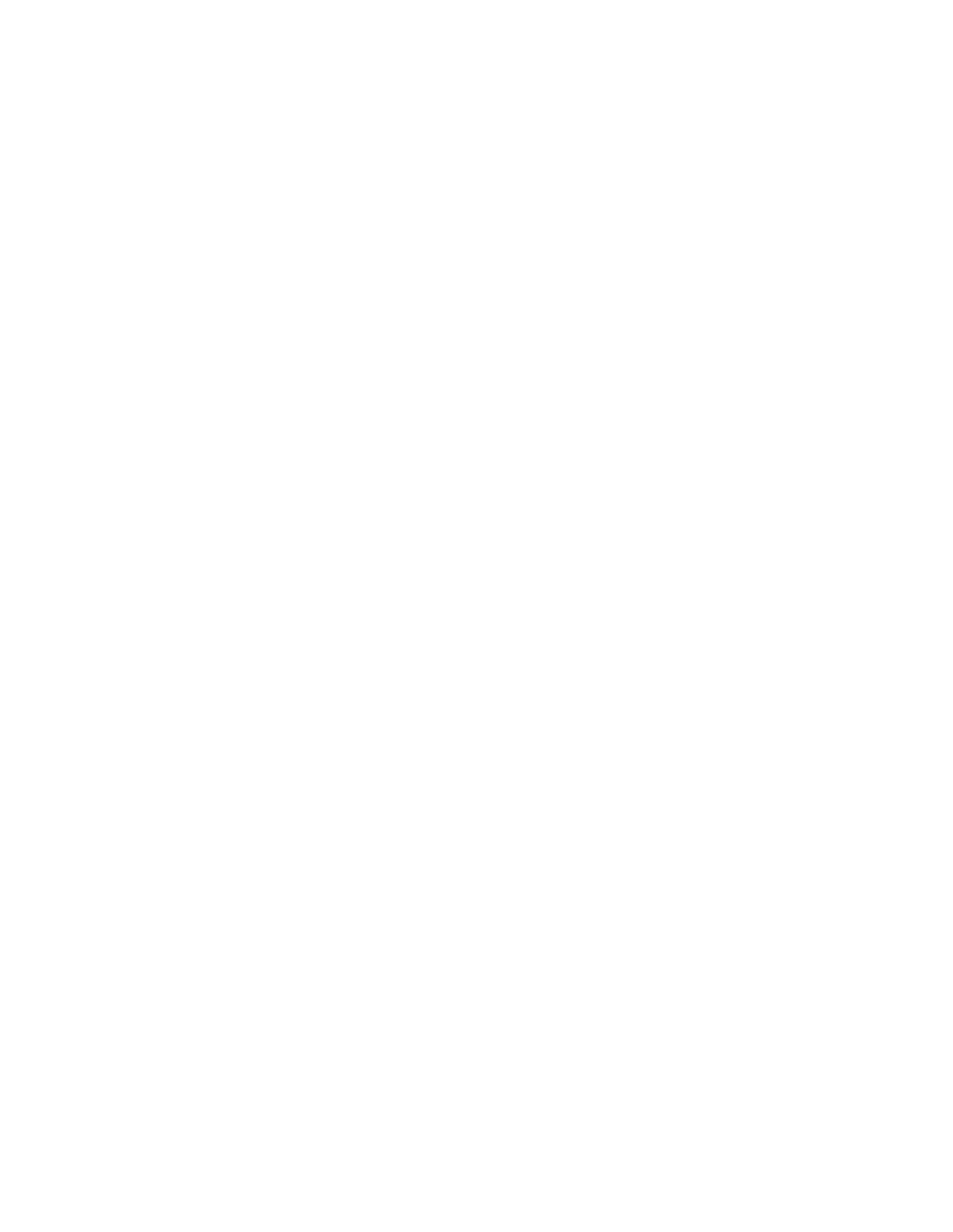# **Replacement Procedures**

This chapter describes the detailed procedures for replacing a power supply or a blower, and the general procedures for replacing a BA350–MA controller shelf.

**Note** \_

Detailed procedures for replacing controllers are described in the *HS Family of Array Controllers User's Guide*. Detailed procedures for replacing storage SBBs are described in the *StorageWorks Family User's Guide*.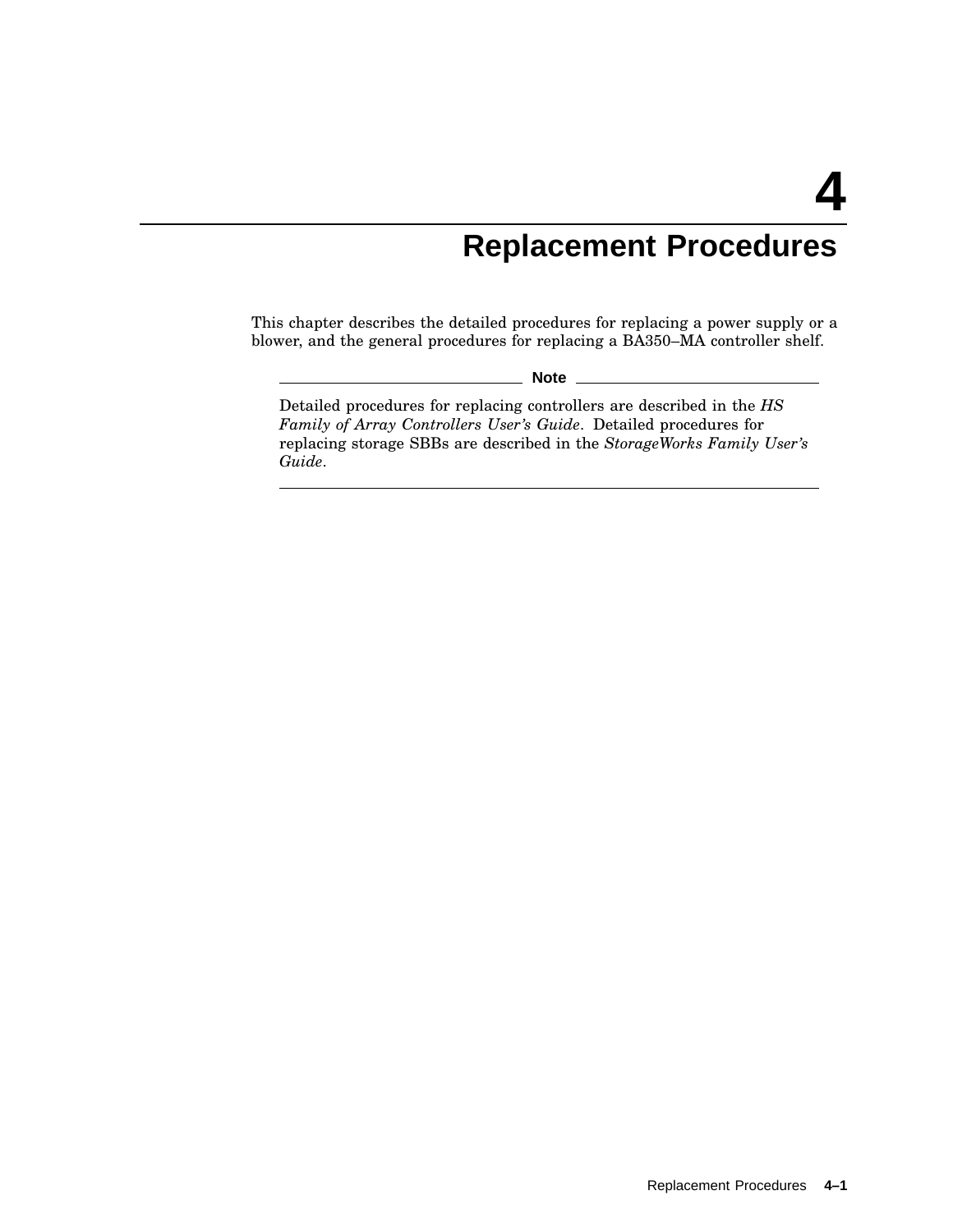# **4.1 Replacing a Power Supply**

There are two methods for replacing a power supply: the **hot-swap** method and the **cold-swap** method.

• Use the hot-swap method to replace power supplies *only* when there are two power supplies in a shelf. This method allows you to remove the defective power supply while the other supply furnishes the power.

**Note**

A **hot-swap** is a method of power supply removal that does not disable the controller shelf or the associated SCSI buses.

• The cold-swap method is normally used during initial installation or when there is no operational shelf power supply. Should this occur, the controller shelf, the controller, the cache module, and all associated SCSI buses are disabled. None of the devices is operational until the power is restored.

**Note**

The procedures for removing power supplies and SBBs are basically the same.

Use the following procedure to remove or replace a power unit.

#### **CAUTION**

The power supply is relatively heavy and can be damaged if dropped. Therefore, always use both hands to fully support the power supply during removal or installation.

- 1. As shown in Figure 4–1, press the two mounting tabs together to release the power supply from the shelf.
- 2. Use both hands and pull the power supply out of the shelf.
- 3. Insert the replacement power supply into the guide slots and push it in until it is fully seated and the mounting tabs engage the shelf.
- 4. After input power is applied, observe the power supply status LEDs to make sure the power supply is functioning properly. Both status LEDs should be on.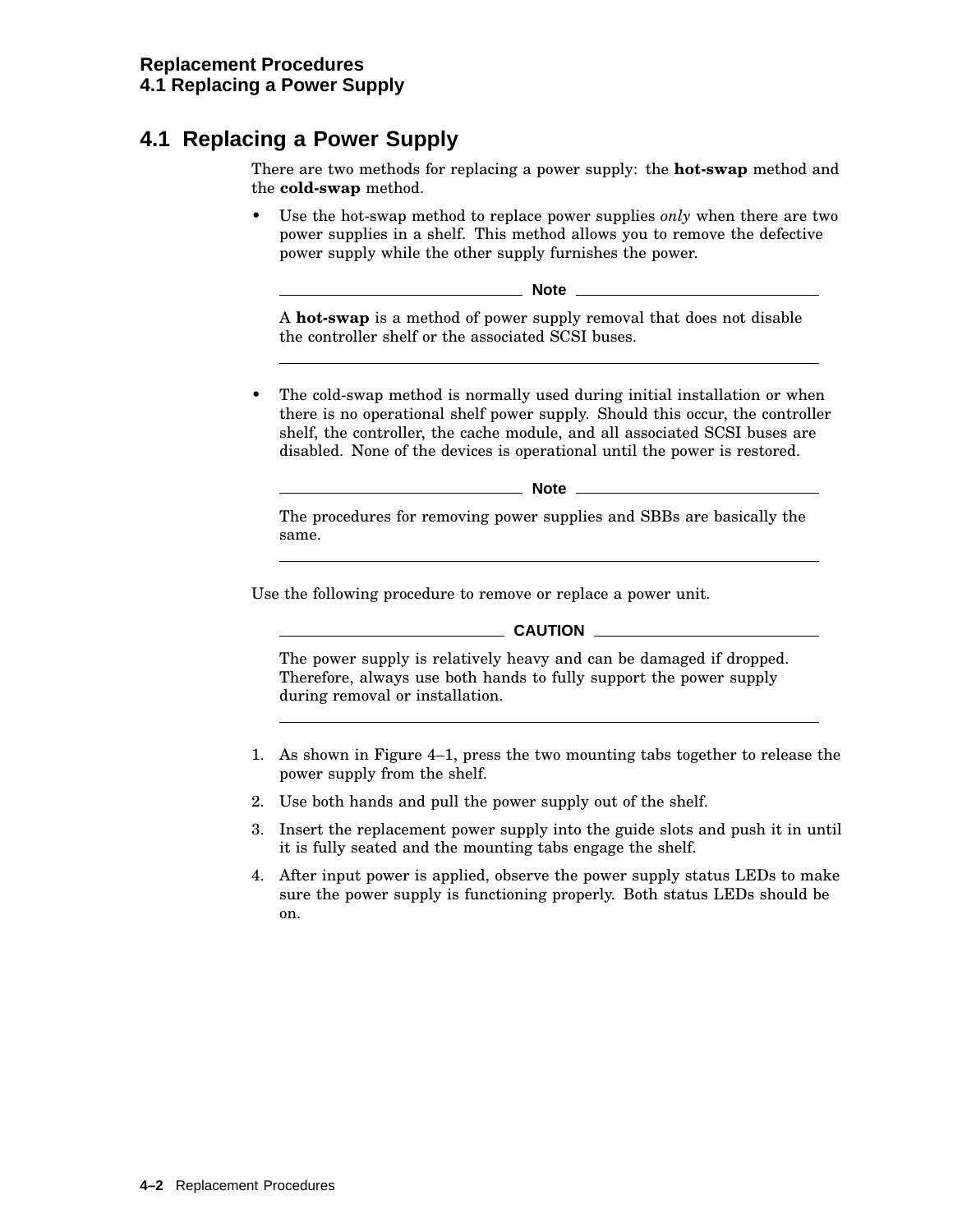



CXO-3611B-PH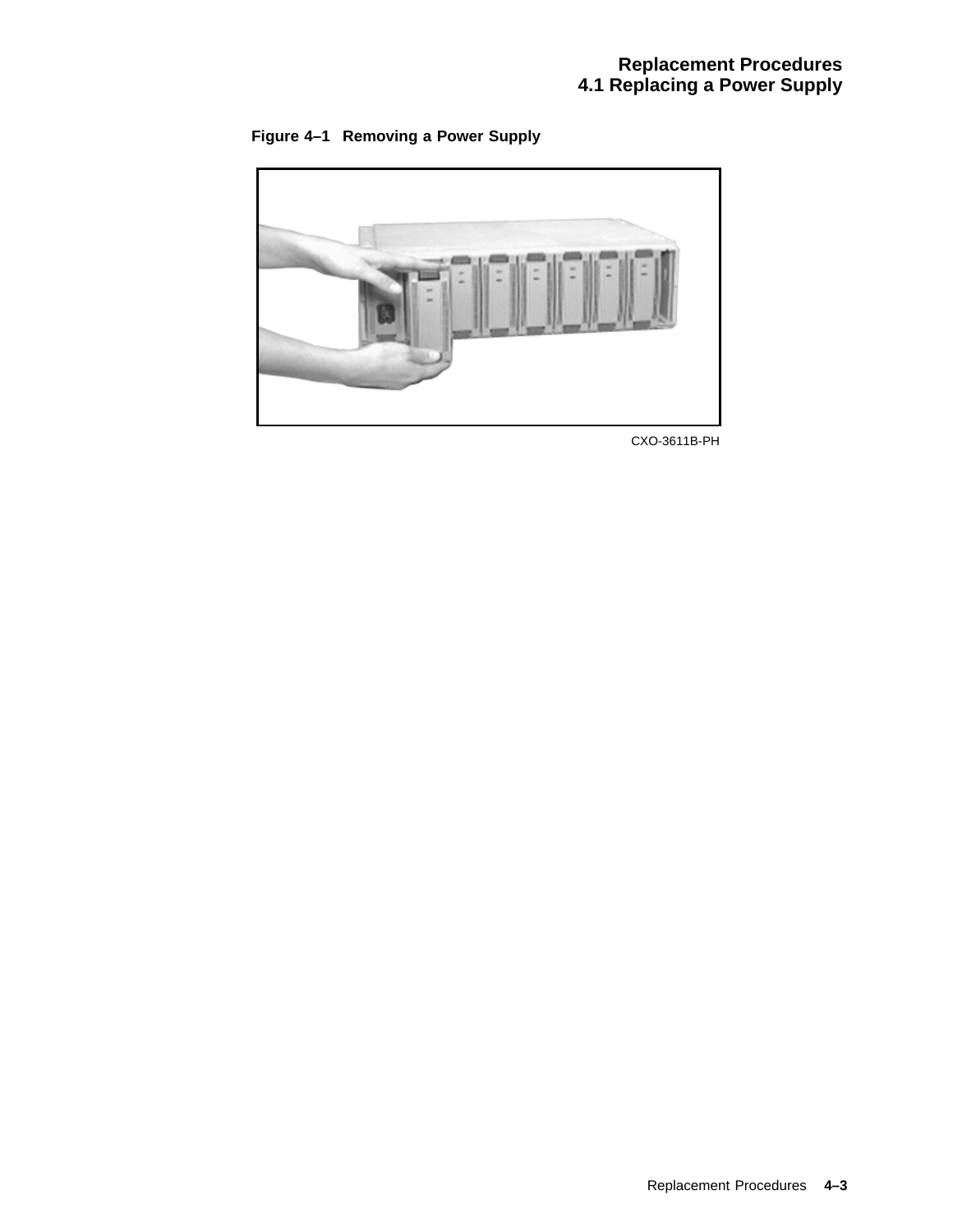## **4.2 Replacing a Blower**

The BA350–MA StorageWorks controller shelf has blowers mounted on the rear. Connectors on the backplane provide the +12 Vdc power to operate the blowers. When either blower fails, the shelf status (upper) LED on the power SBB is off and an error message is passed to the controller or host.

**WARNING**

Service procedures described in this manual that involve blower removal or access to the rear of the shelf must be performed only by qualified service personnel.

To reduce the risk of electrical energy hazard, disconnect the power cables from the shelf power supplies before removing shelf blower assemblies or performing service in the backplane area, such as modifying the SCSI bus.

Use the following procedure to replace a blower (see Figure 4–2).

- 1. If you cannot access the rear of the shelf, remove the shelf as described in Section 4.3.1.
- 2. Disconnect the power cables to the shelf power SBBs.
- 3. Use a Phillips screwdriver to remove the safety screw in the upper right corner or lower left corner of the blower.
- 4. Press the upper and lower blower mounting tabs together to release the blower.
- 5. Pull the blower straight out to disconnect it from the shelf power connector.
- 6. Align the replacement blower connector and push the blower straight in, making sure that both mounting tabs lock in place.
- 7. Replace the safety screw.
- 8. Replace the shelf as described in Section 4.3.2.
- 9. Connect the shelf power cables and verify that the shelf and all SBBs are operating properly.

#### **Note**

If the upper power supply LED (shelf status) does not come on and all the shelf power supplies are operating, the second blower may have failed or the wrong blower was replaced.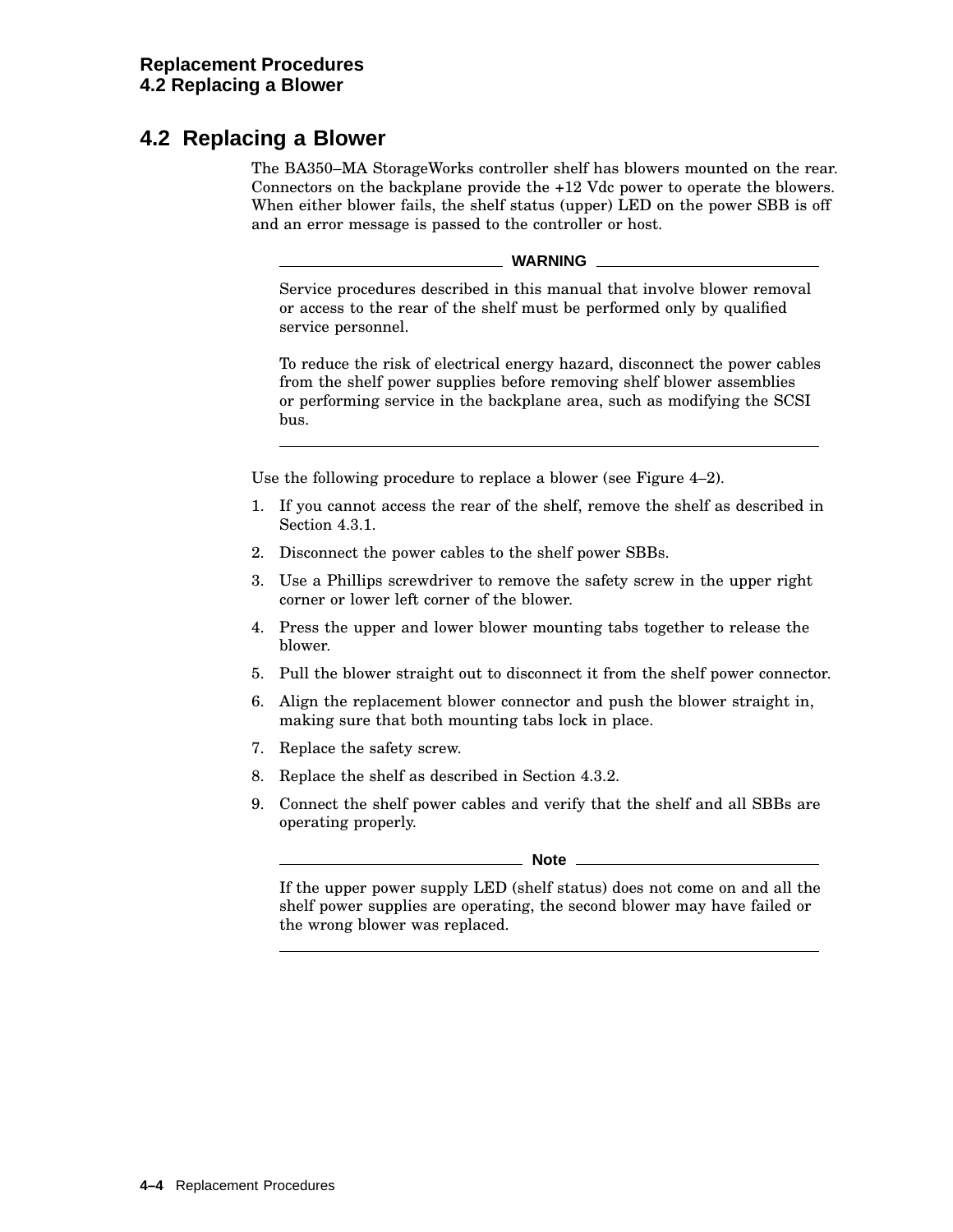



CXO-3659A-PH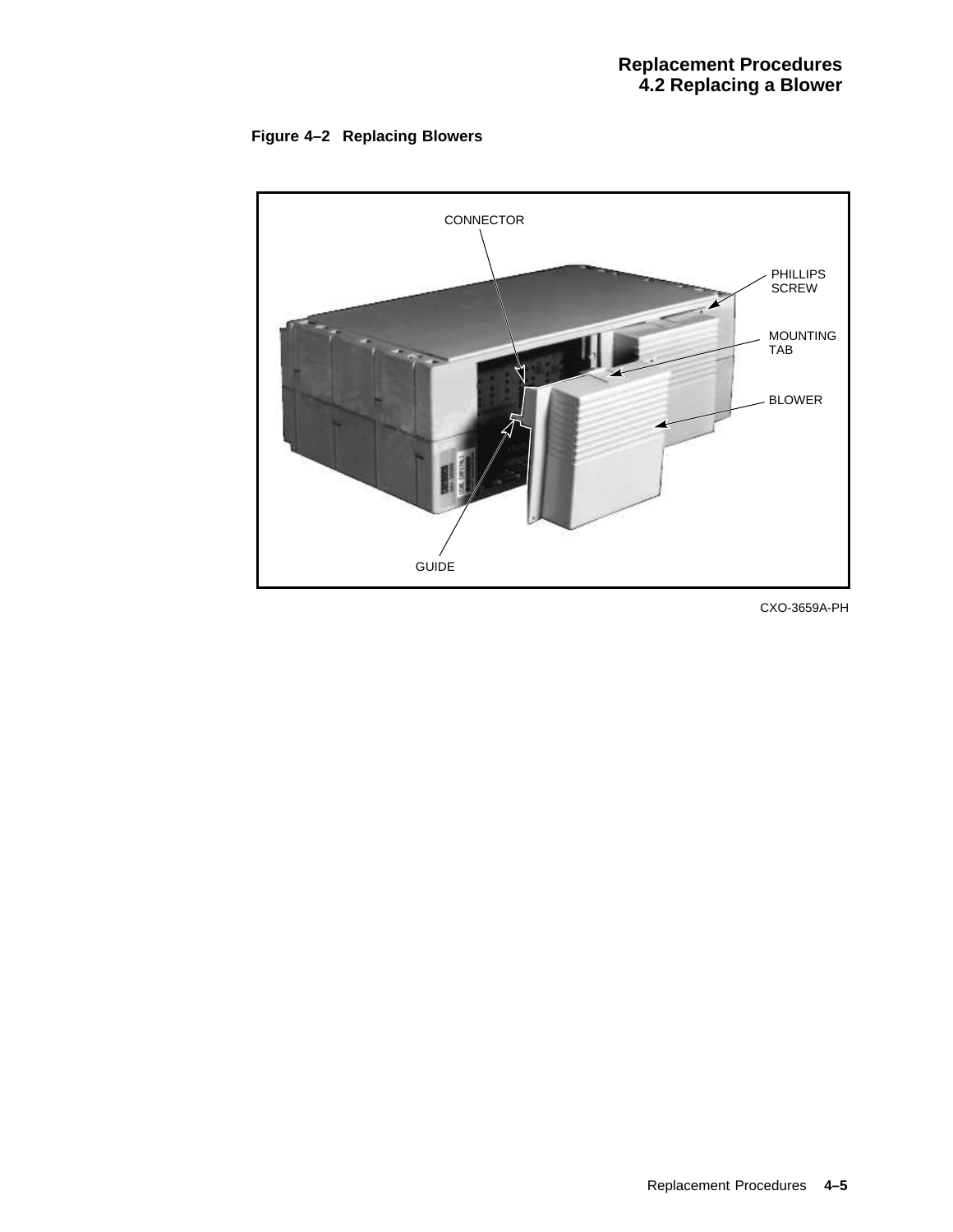# **4.3 Replacing a StorageWorks Shelf**

The procedures for removing or replacing any StorageWorks shelf are basically the same. The major differences are the type of enclosure or cabinet in which the shelf is mounted and the shelf orientation. Usually the only time you would remove a shelf is to replace a blower.

Installing an additional shelf is not within the scope of this publication. Detailed instructions for mounting a shelf in a cabinet are contained in the cabinet installation guide listed in the Related Documents section of the preface.

### **4.3.1 Removing a Shelf**

All shelves are inserted into a set of mounting brackets and secured in place with a front locking bracket. Complete the following procedure to remove a shelf:

- 1. Turn off the power to the shelf and disconnect the power cords.
- 2. Record the location of each storage device, controller, and cache module in the shelf.
- 3. Record the location of each controller interface cable.
- 4. Remove devices for access to the SCSI cable connectors.
- 5. Record the location of each SCSI cable.
- 6. Remove both the front locking brackets.

#### **CAUTION**

Be sure to fully support the weight of the shelf with both hands at all times. Removing all the SBBs will significantly reduce the shelf weight.

7. Note the shelf orientation and carefully slide it out of the mounting brackets.

### **4.3.2 Installing a Shelf**

Complete the following procedure to replace a shelf:

- 1. Orient the shelf and carefully slide it into the mounting brackets.
- 2. When it is fully seated, install the front locking brackets.
- 3. Connect each SCSI cable to the same connector from which it was removed.
- 4. Install each SBB, controller, and cache module in the same location from which it was removed.
- 5. Connect each controller interface cable to the same connector from which it was removed.
- 6. Insert the power SBB and connect the power cord.
- 7. Turn on power to the shelf and ensure that the shelf, the power supplies, and all devices are functioning properly.
- 8. If you replaced a shelf blower, ensure that both blowers are functioning.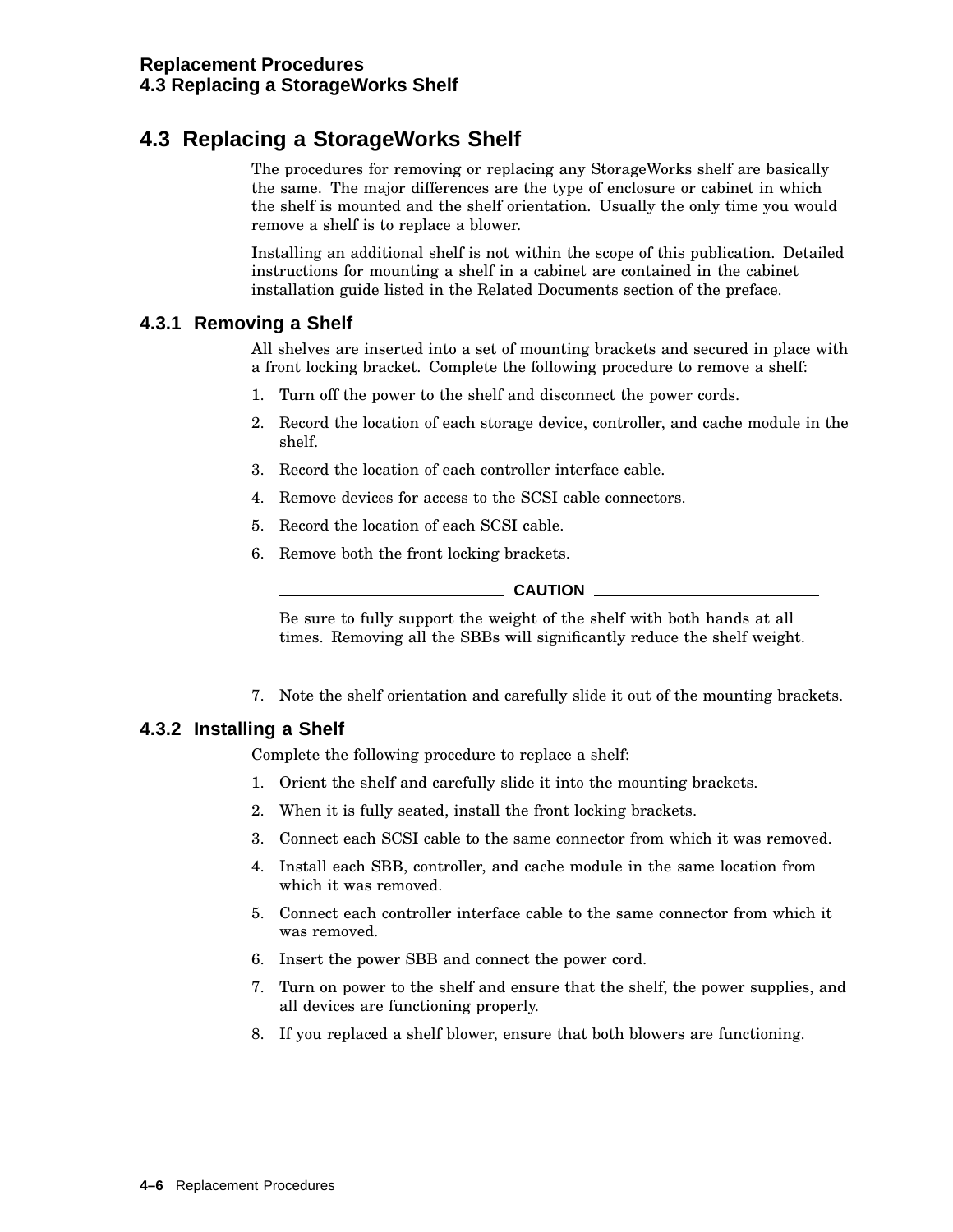# **Glossary**

#### **ac distribution**

The method of distributing ac power in a cabinet.

#### **adapter**

See *SCSI signal bus converter*.

#### **ANSI**

American National Standards Institute

#### **array controller**

See *controller*.

#### **building block shelf**

See *SBB*.

#### **channel**

Another term for a SCSI bus.

#### **CI**

Computer interface. The computer interconnect bus with two serial paths, each with a transfer rate of 70 Mb/s (8.75 MB/s).

#### **cold-swap**

A method of device replacement that requires that power be removed from one or more shelves in a cabinet, thereby affecting other devices therein. User applications that are not dependent upon the devices being swapped are impacted as a result. This method is used when conditions preclude the use of a warm-swap or hot-swap method. Normally, this method is only used when installing or upgrading a StorageWorks subsystem.

See also *warm-swap* and *hot-swap*.

#### **controller**

A hardware/firmware device that manages communications on behalf of host systems over the SCSI bus to devices, such as the HSC–series, HSJ–series, and HSZ–series controllers. Controllers typically differ by the type of interface to the host and provide functions beyond what the devices support.

#### **controller shelf**

Any StorageWorks shelf that contains *only* controllers and cache memories, for example, a BA350–MA shelf.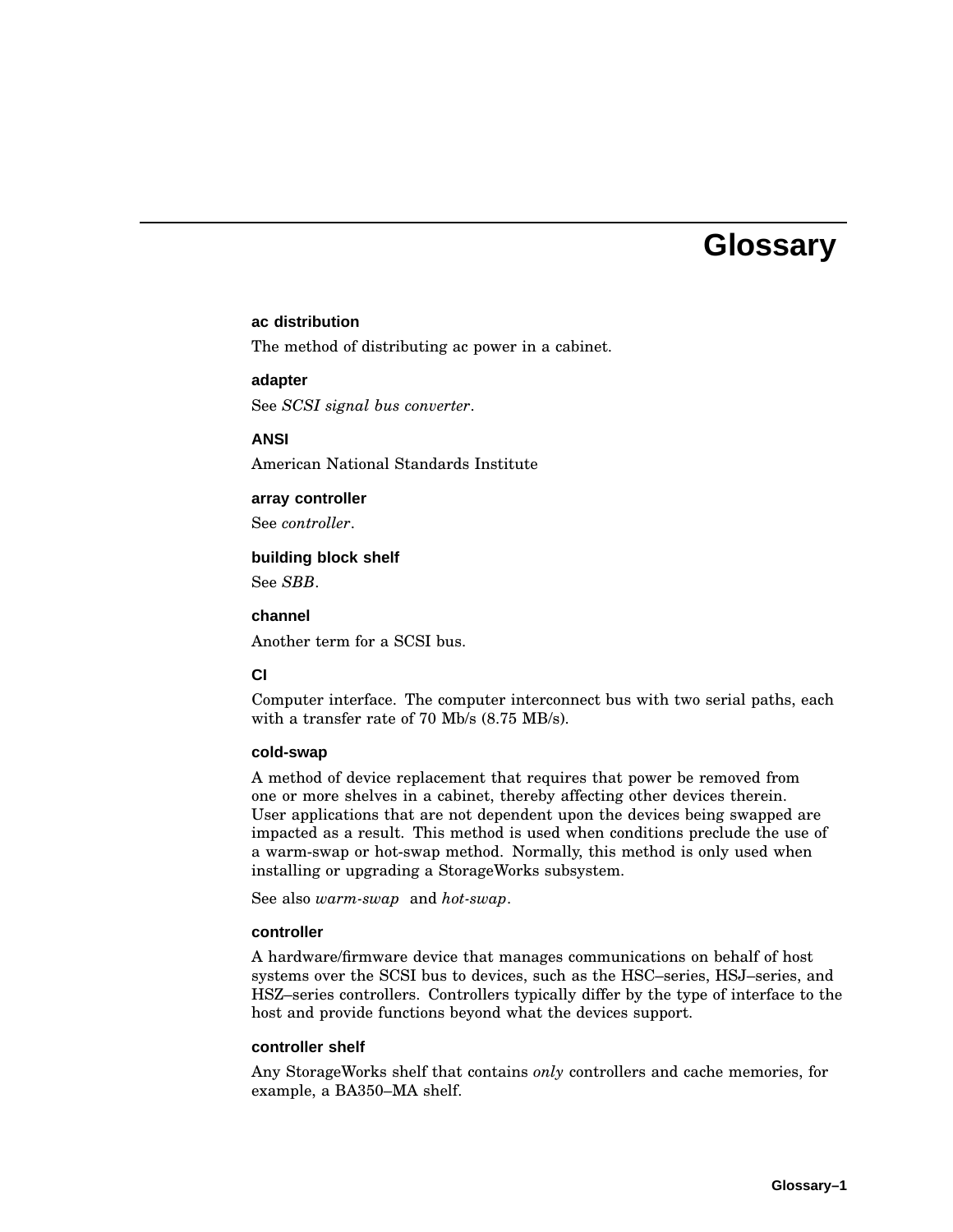#### **data center cabinet**

A generic reference to the large cabinets, such as the SW800 series, in which SBB shelves, controller shelves, or controller and SBB shelves can be mounted.

#### **differential SCSI bus**

A signal's level is determined by the potential difference between two wires. A differential bus is more robust and less subject to electrical noise than is a single-ended bus.

#### **disk**

A storage device supporting random access to fixed size blocks of data.

#### **disk array controller**

See *controller*.

#### **electromagnetic interference**

See *EMI*.

#### **electrostatic discharge**

See *ESD*.

#### **EMI**

Electromagnetic interference. The impairment of a signal by an electromagnetic disturbance.

#### **ESD**

Electrostatic discharge. The discharge of a potentially harmful static electric voltage as a result of improper grounding.

#### **full-height**

(1) In the storage industry, a device of conventional dimensions. (2) A single device mounted in an 5¼-inch SBB. Full-height devices have an order number suffix of "VA."

#### **FWD SCSI**

The fast, wide, differential SCSI bus with a 16-bit data transfer rate of up to 20  $MB/s$ .

See also *FD SCSI* and *SCSI*.

#### **host**

The primary or controlling computer or any such (in a multiple computer network) to which storage is attached.

#### **hot-swap**

A method of device replacement whereby the complete system remains on line and active during device removal or insertion. The device being removed or inserted is the only device that cannot perform operations during this process. User applications that are not dependent upon the device being swapped are not impacted.

See also *cold-swap* and *warm-swap*.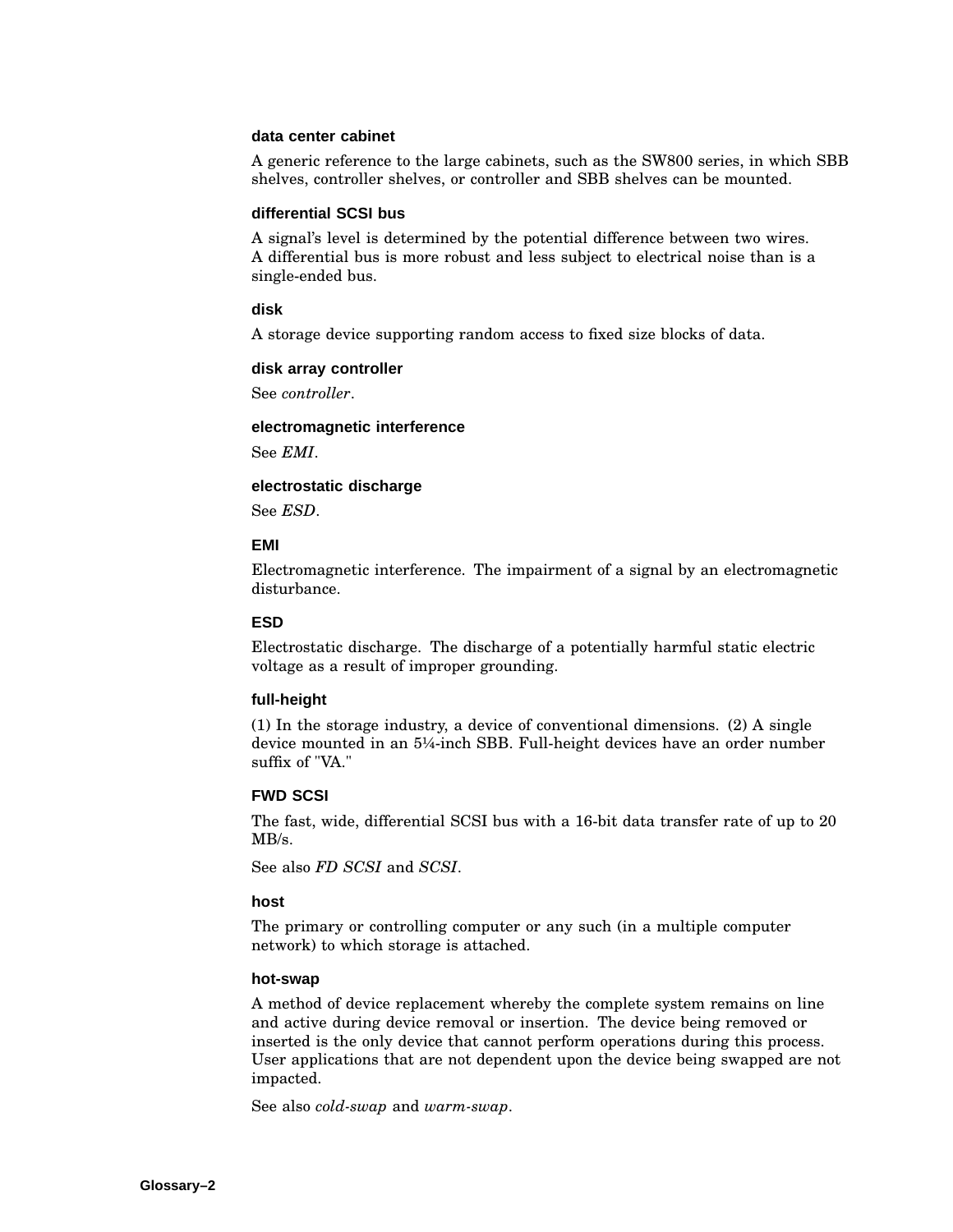#### **initiator**

A SCSI device (usually a host system) that requests an operation to be performed by another SCSI device (a target).

#### **port**

A logical route for data in and out of a controller. A port, in use, can contain one or more channels, all of which contain the same type data.

#### **RAID**

Redundant Array of Independent Disks

#### **SBB**

StorageWorks building block. The basic building block of the StorageWorks product line. Any device conforming to shelf mechanical and electrical standards installed in either a  $3\frac{1}{2}$ -inch or  $5\frac{1}{4}$ -inch carrier is considered to be an SBB, whether it be a storage device, a power supply, a CPU, or other device.

#### **SBB shelf**

The common name for any StorageWorks shelf that contains only power supply and storage SBBs.

#### **SCSI**

Small Computer System Interface. This ANSI interface defines the physical and electrical parameters of a parallel I/O bus used to connect computers and a maximum of seven devices. The StorageWorks subsystem implementation uses SCSI–2, for the synchronous transfer of 8-bit data at rates of up to 10 MB/s.

#### **SCSI device**

A host computer adapter, a peripheral controller, or an intelligent peripheral that can be attached to the SCSI bus.

#### **SCSI device ID**

The bit-significant representation of the SCSI addressing referring to one of the signal lines numbered 0 through 7. Also referred to as *target ID*.

#### **SCSI device-side device address**

The eight device addresses (target IDs) assigned to the SCSI controller and the devices it controls.

See also *SCSI host-side device address*.

#### **SCSI host-side device address**

The eight device addresses (target IDs) assigned to the host device and the SCSI controllers and the devices it controls.

See also *SCSI device-side device address*.

#### **SCSI port**

Software: The channel that controls communications to and from a specific SCSI bus in the system.

Hardware: The name of the logical socket at the back of the system unit to which a SCSI device is connected.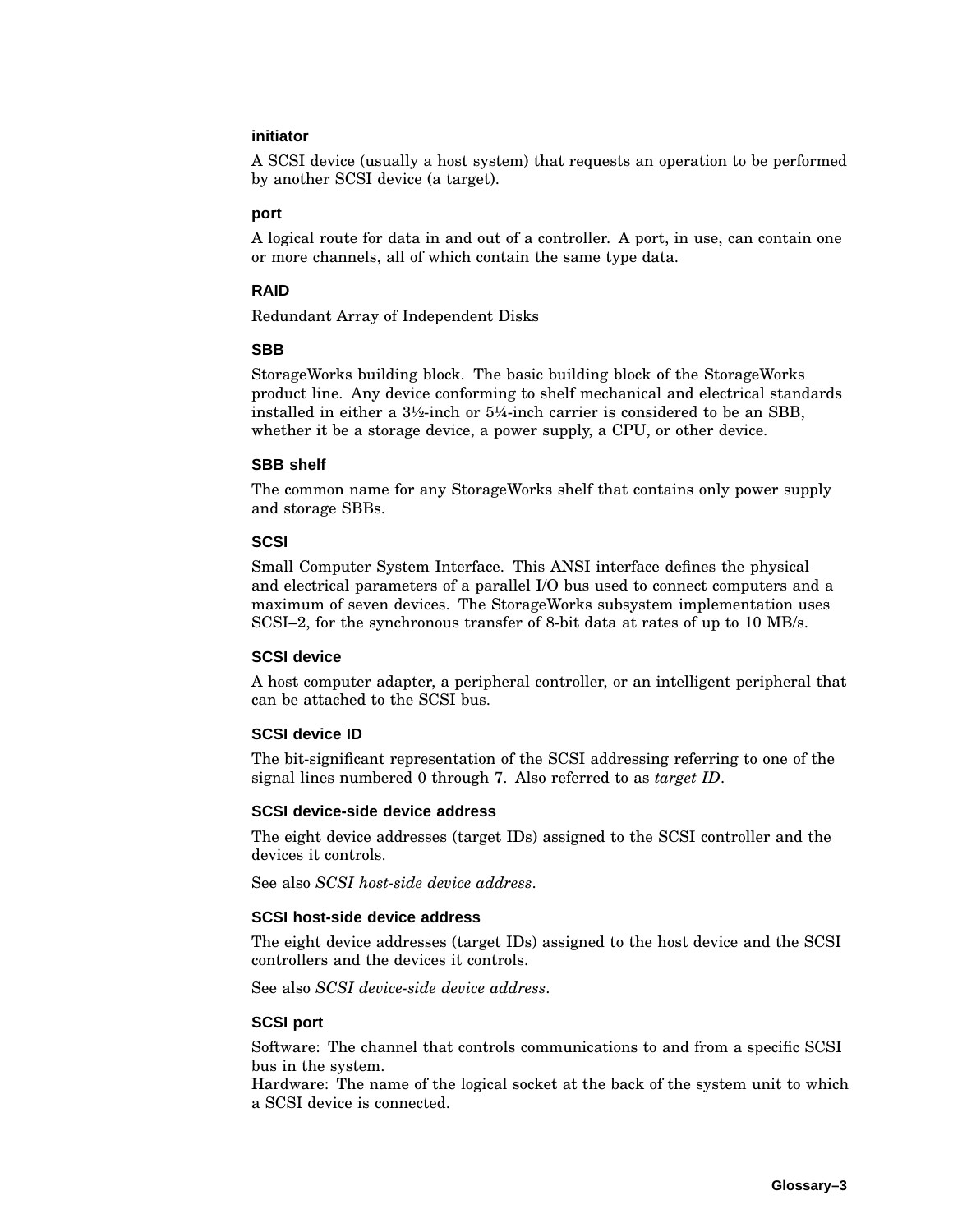#### **SCSI–A cable**

A 50-conductor (25 twisted pair) cable used for single-ended, SCSI–2 bus connections.

#### **SCSI–P cable**

A 68-conductor (34 twisted pairs) cable used for differential bus connections.

#### **single-ended SCSI bus**

Each signal's logic level is determined by the voltage of a single wire in relation to ground.

#### **Small Computer System Interface**

See *SCSI*.

#### **StorageWorks**

The Digital set of enclosure products that allows customers to design and configure their own storage subsystem. Components include power, packaging, and interconnections in a StorageWorks shelf. SBBs and array controllers are integrated therein to form storage subsystems. System-level enclosures to house the shelves and standard mounting devices for SBBs are also included.

#### **StorageWorks building block**

See *SBB*.

#### **tape**

A storage device supporting sequential access to variable sized data records.

#### **tape controller**

See *controller*.

#### **target**

A SCSI device that performs an operation requested by an initiator.

#### **target ID**

See *SCSI device ID*.

#### **warm-swap**

A method of device replacement whereby the complete system remains on line during device removal or insertion. Activity may be suspended or paused for a brief period of time during device insertion or removal. No booting or loading of code is permitted except on the device being inserted. User applications that are not dependent upon the devices on the *affected SCSI bus* are not noticeably impacted.

See also *cold-swap* and *hot-swap*.